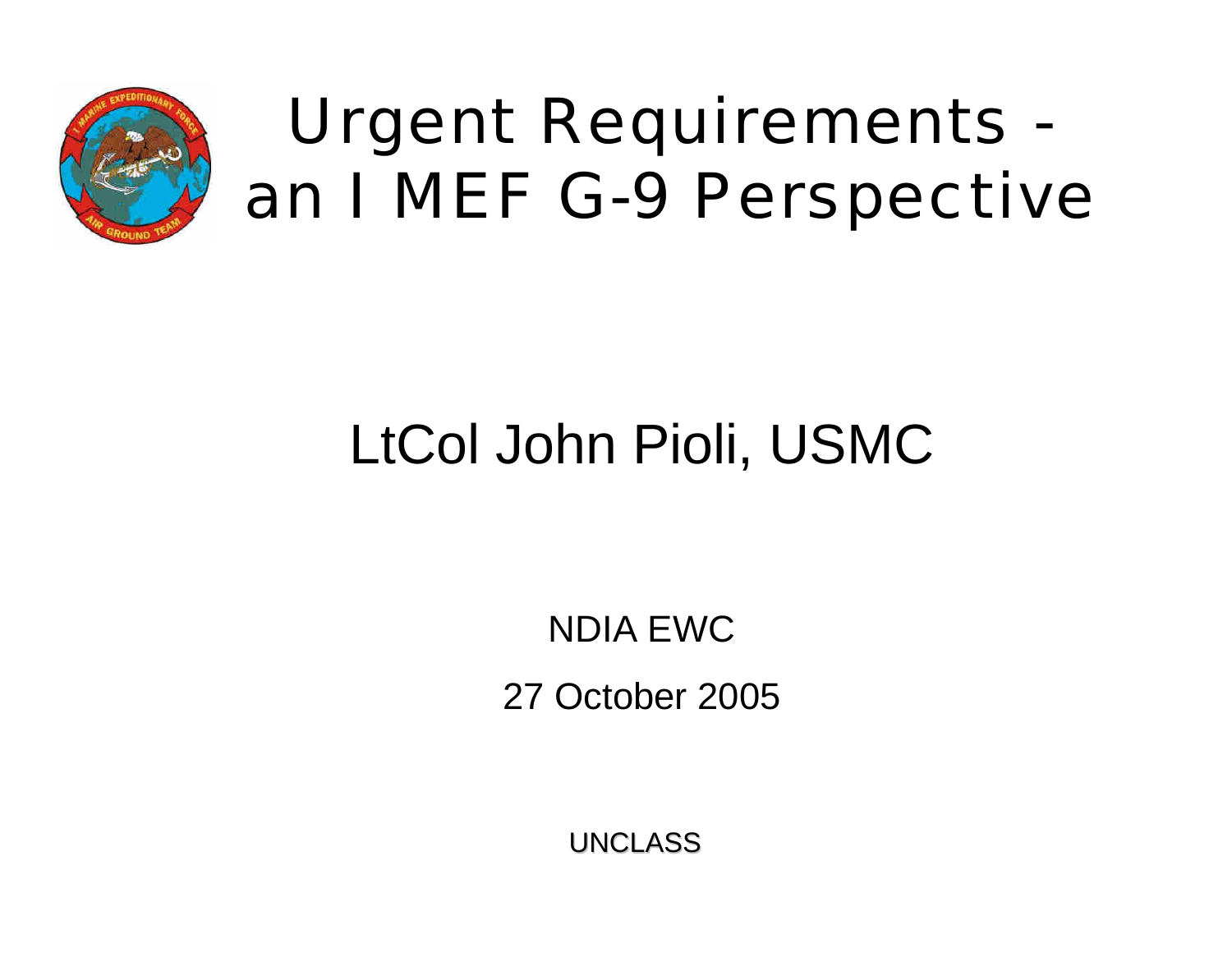

### Urgent Requirements

- **During Operation Enduring Freedom** (OEF) and Operation Iraqi Freedom (OIF)
	- Warfighters needed a process to provide a rapid acquisition of a capability in order to meet an urgent requirement to enhance their capability.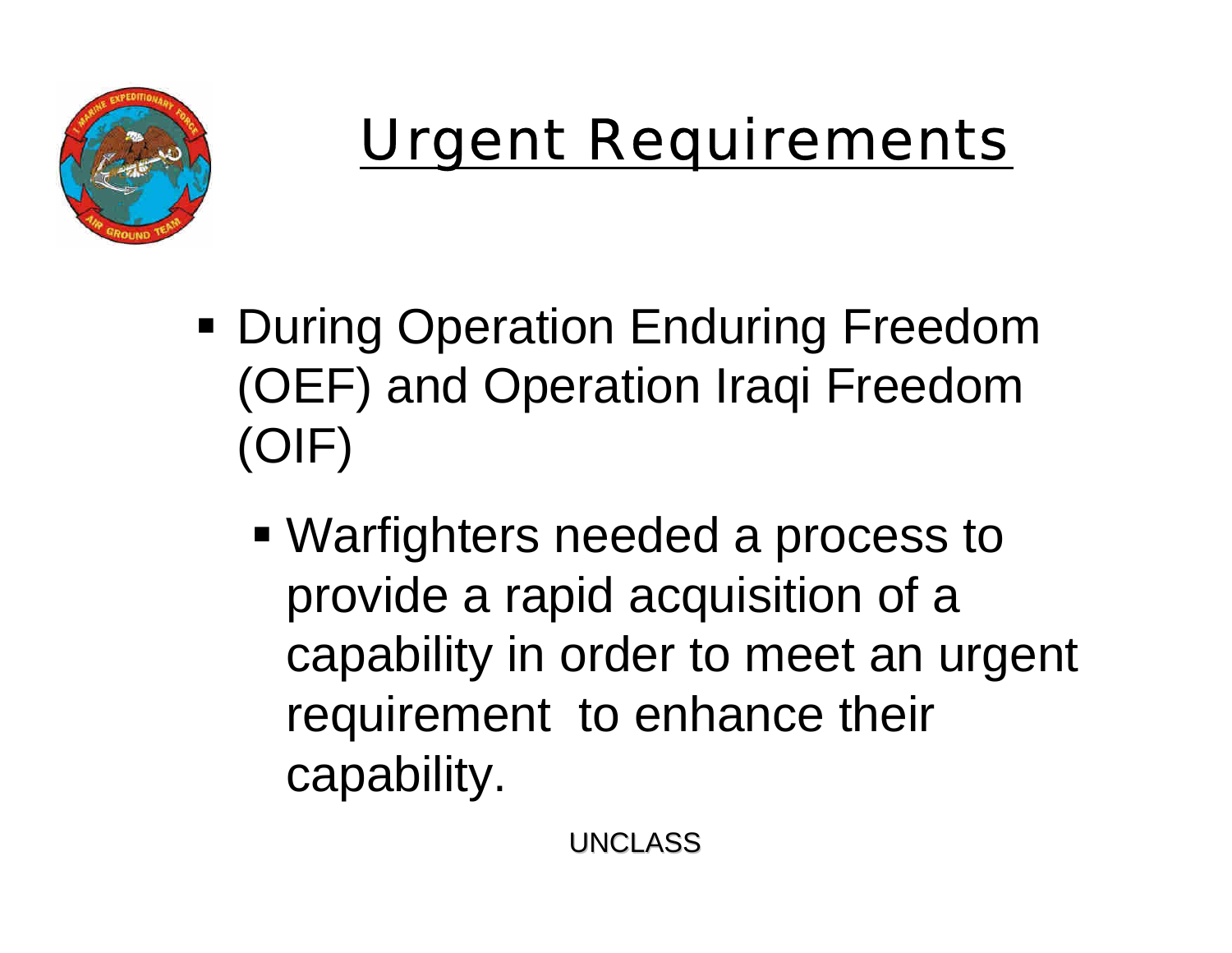

## G-9's Mission Statement

## To identify and shape innovative solutions for capability-driven warfighter requirements.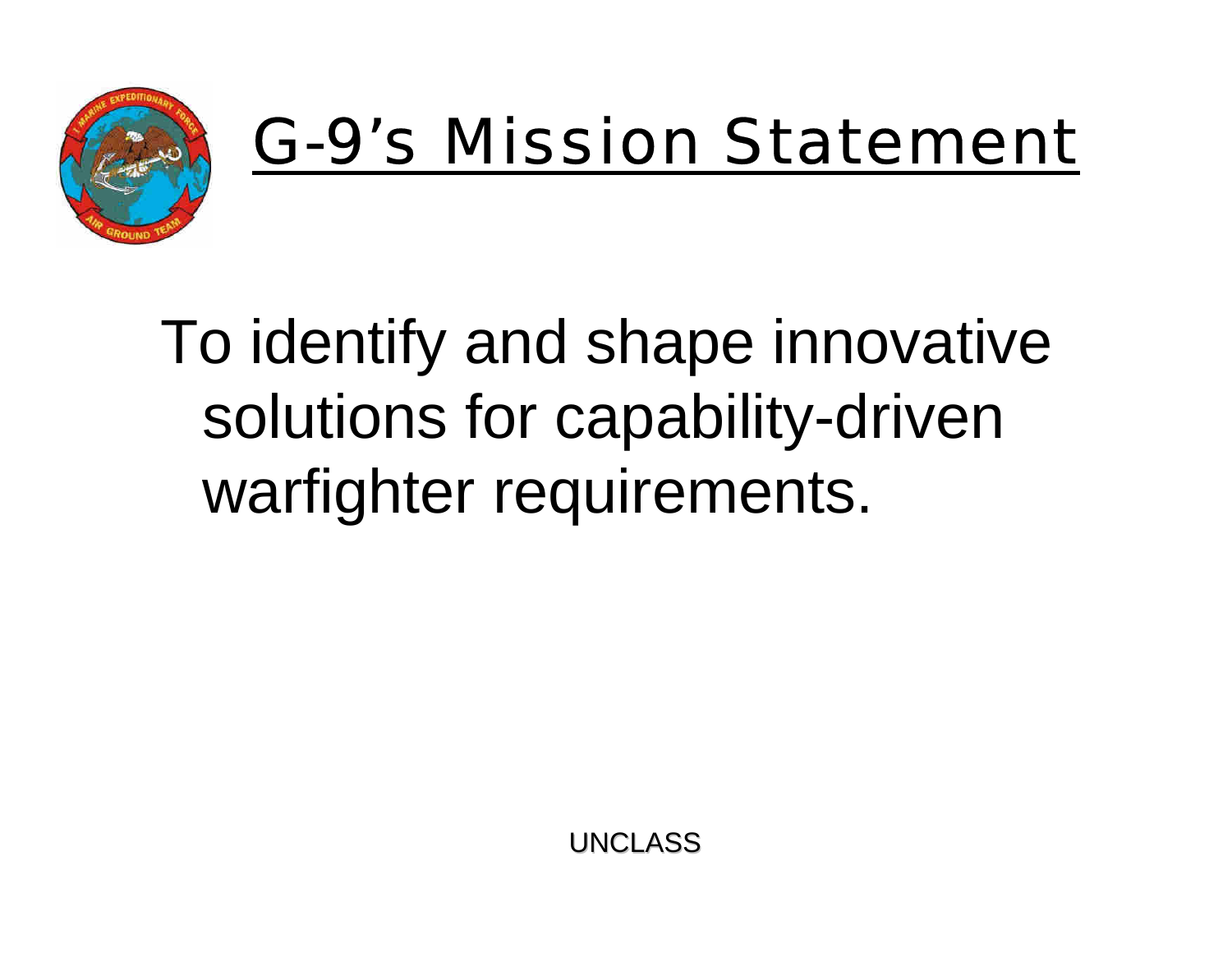

### Requirement identification Process

- G-9, in partnership with:
	- **I M**arine **E**xpeditionary **F**orce (**I MEF**)
	- **M**arine **F**orces **P**acific (**MARFORPAC or MFP**)
	- **M**arine **F**orces **C**entral **C**ommand (**MARCENT**)
	- **M**arine **C**orps **C**ombat **D**evelopment **C**ommand (**MCCDC**)
	- **M**arine **C**orps **S**ystems **C**ommand (**MCSC**)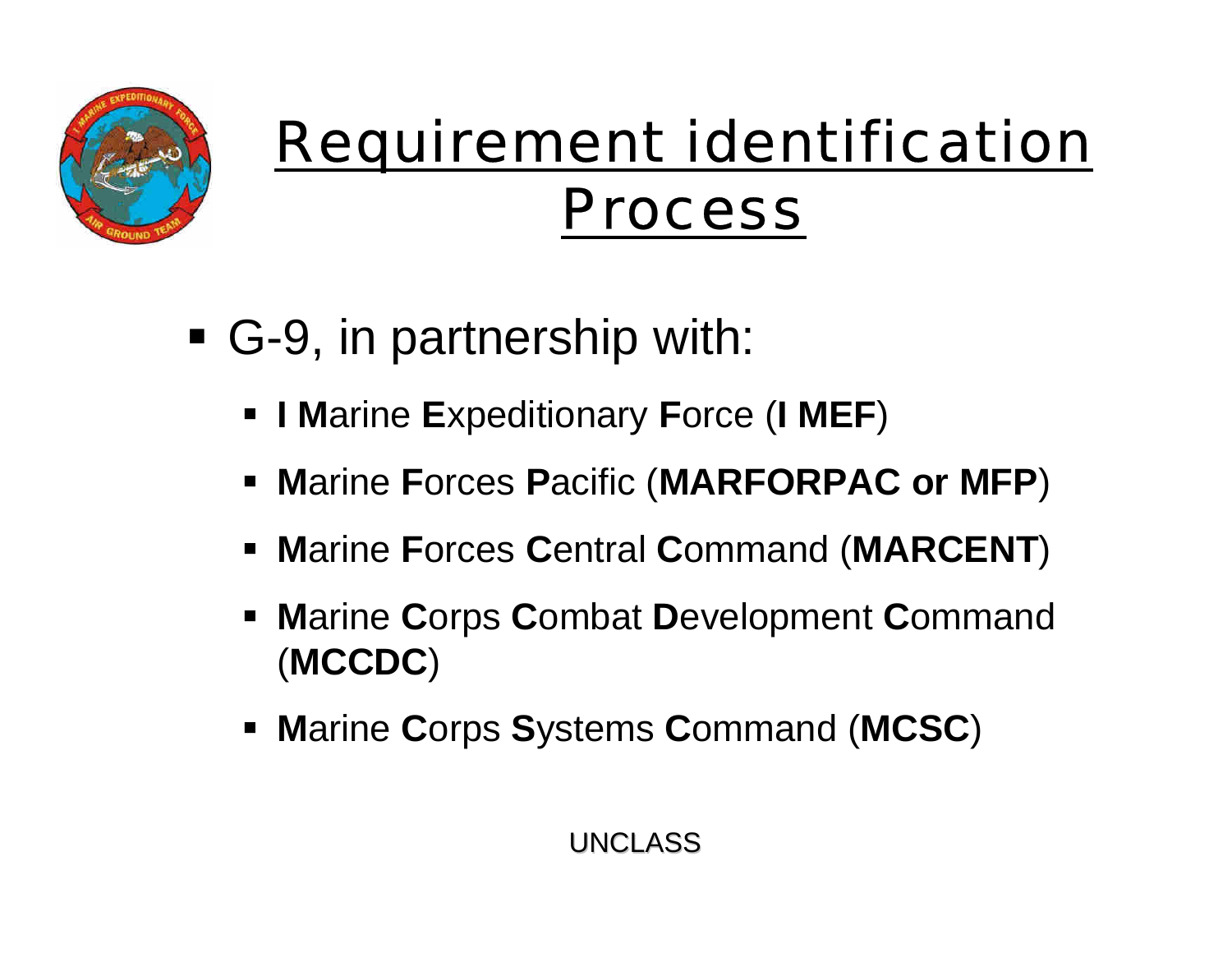

### Requirement identification Process

- **The Marine Corps developed the** 
	- **U**rgent **U**niversal **N**eed **S**tatement (**UUNS**) process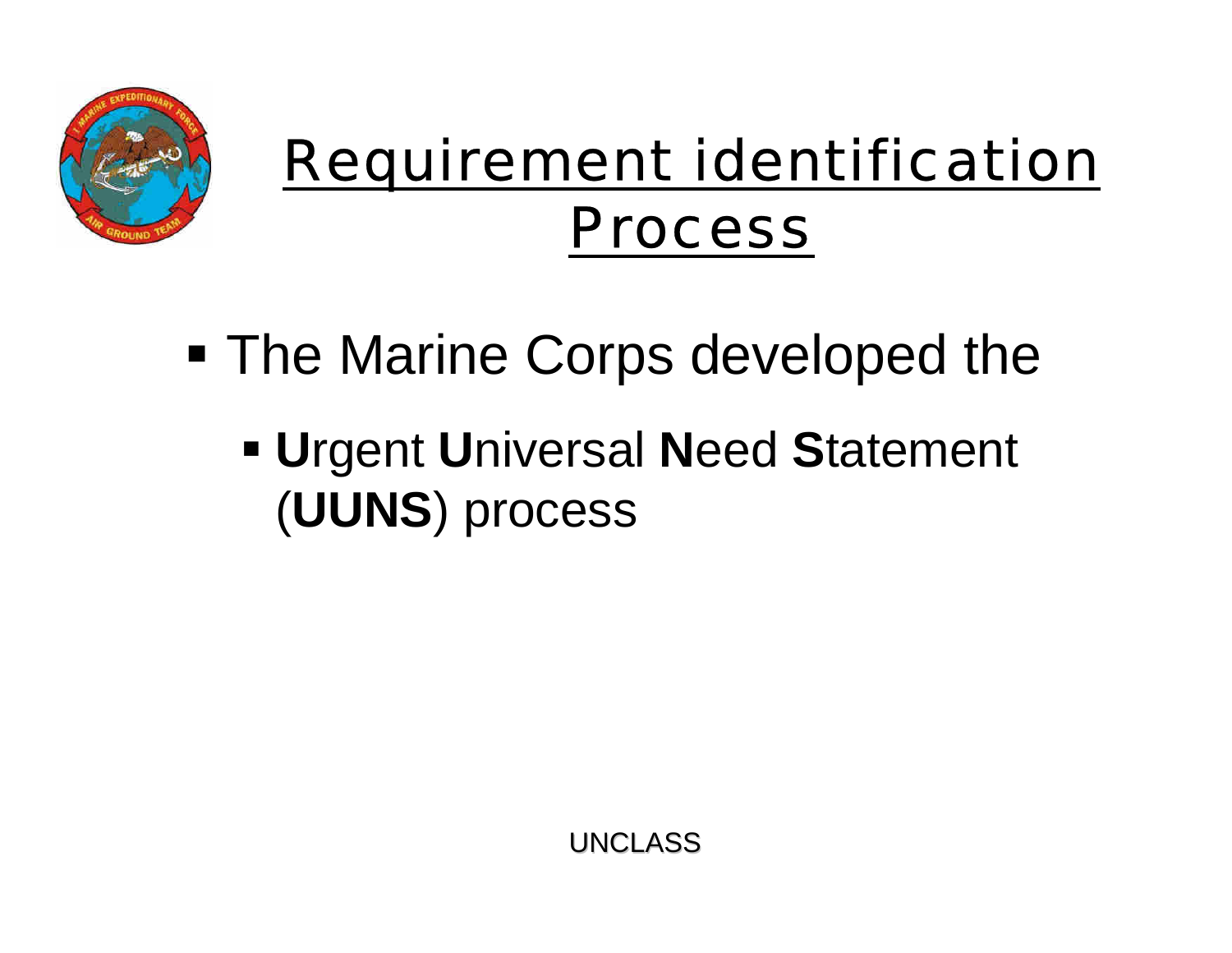# Urgent UNS Process

- **Driven by priorities of the warfighter** 
	- *Extensive use of liaisons to speed staffing*
- Compressed version of an *existing* process
	- *Several years reduced to several months* 
		- *Limitations associated with this*
- **High visibility with Senior Leadership** 
	- Ξ **M**arine **R**equirements **O**versight **C**ommittee
		- (**MROC**)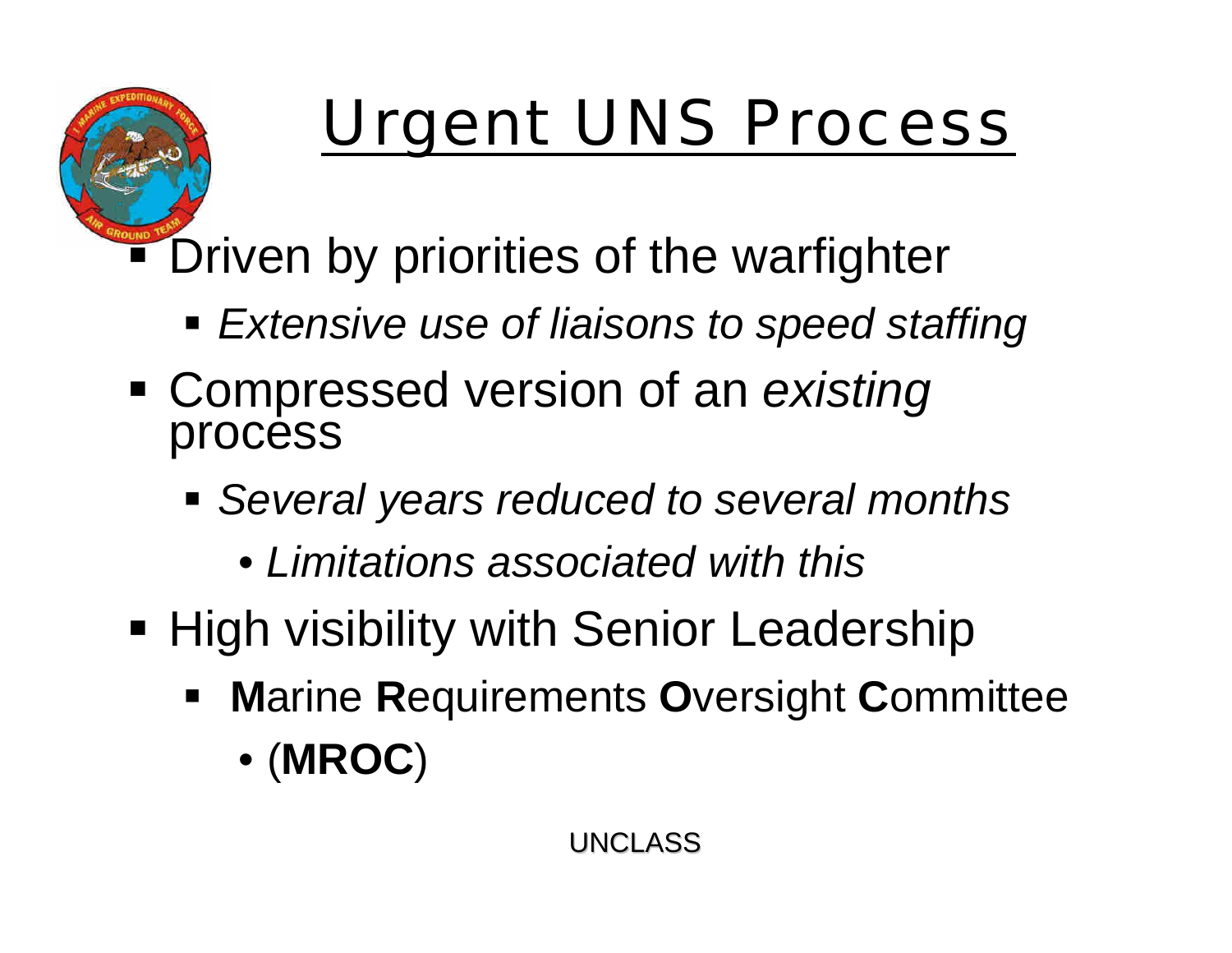

# Urgent UNS Process

- Process governed via Marine Admin Instruction (**MARADMIN**)
- **Operating forces determine and prioritize** urgent capability requirement
- **Staffing expedited at all levels**
- Senior leadership forum (**MROC**) for rapid decisions
- **Fielding expedited by Acquisition Command**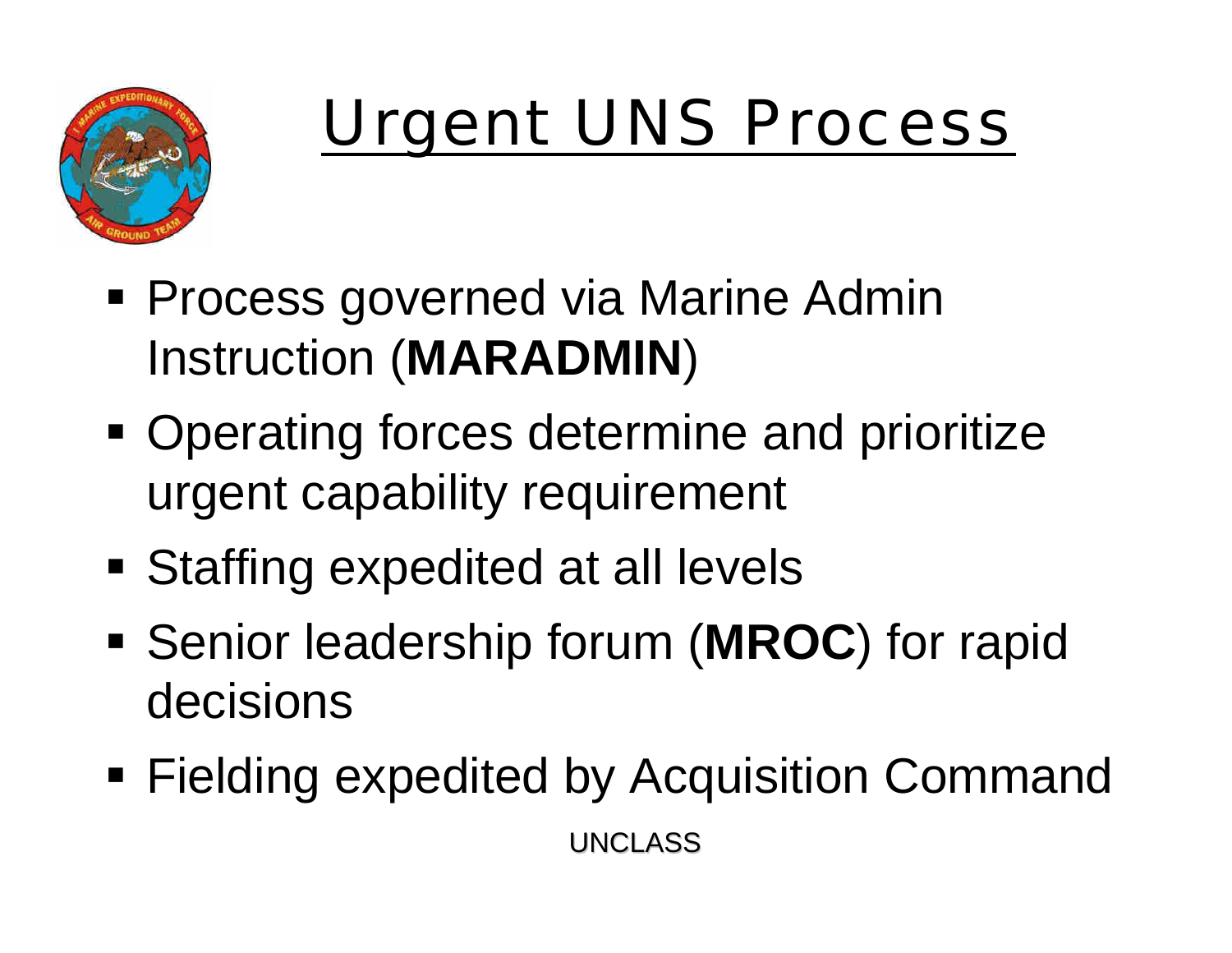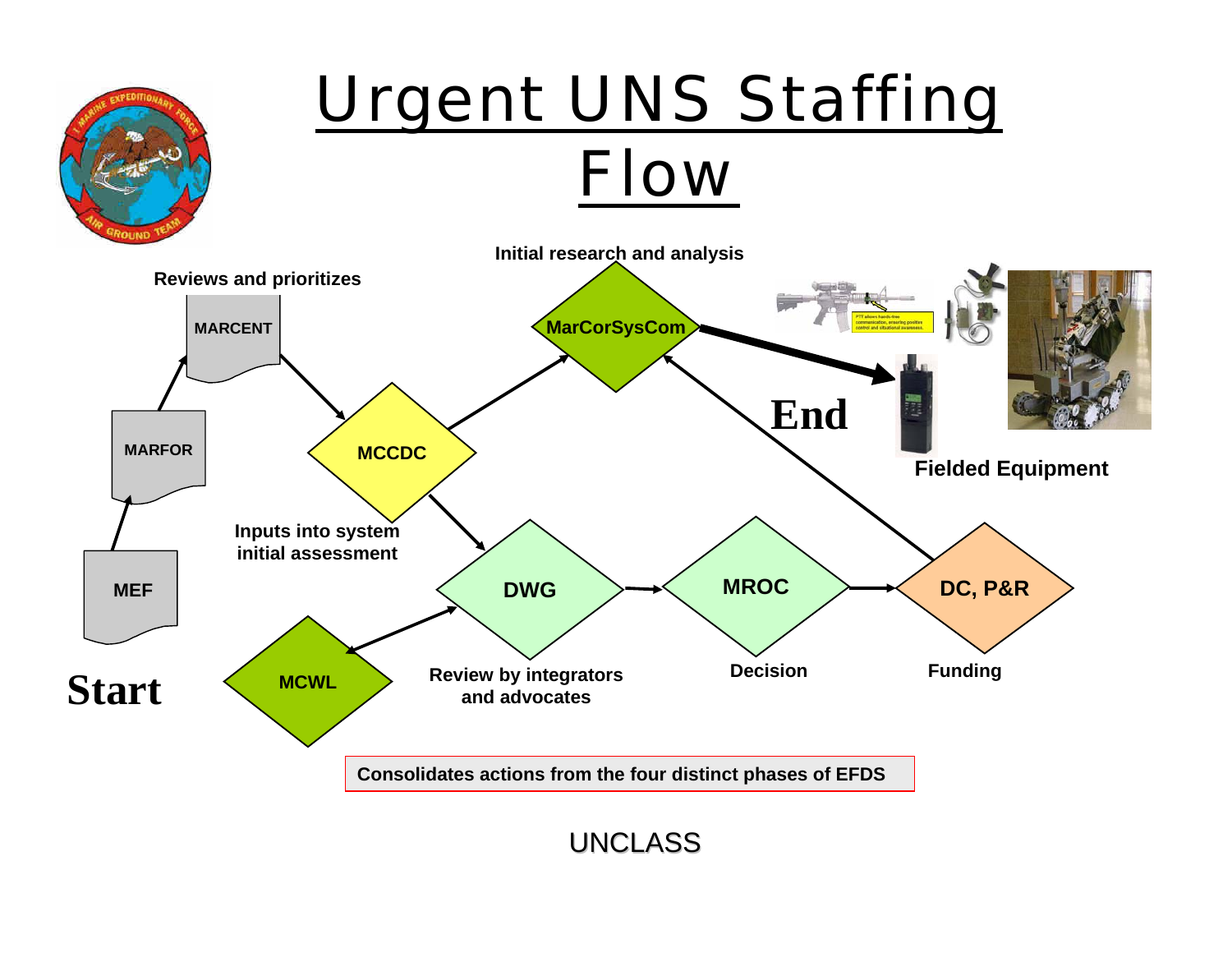

## Additional Requirement Identification Processes

**O**perational **N**eed **S**tatement (**ONS**)

 **J**oint **U**rgent **O**perational **N**eed **S**tatement (**JUONS**)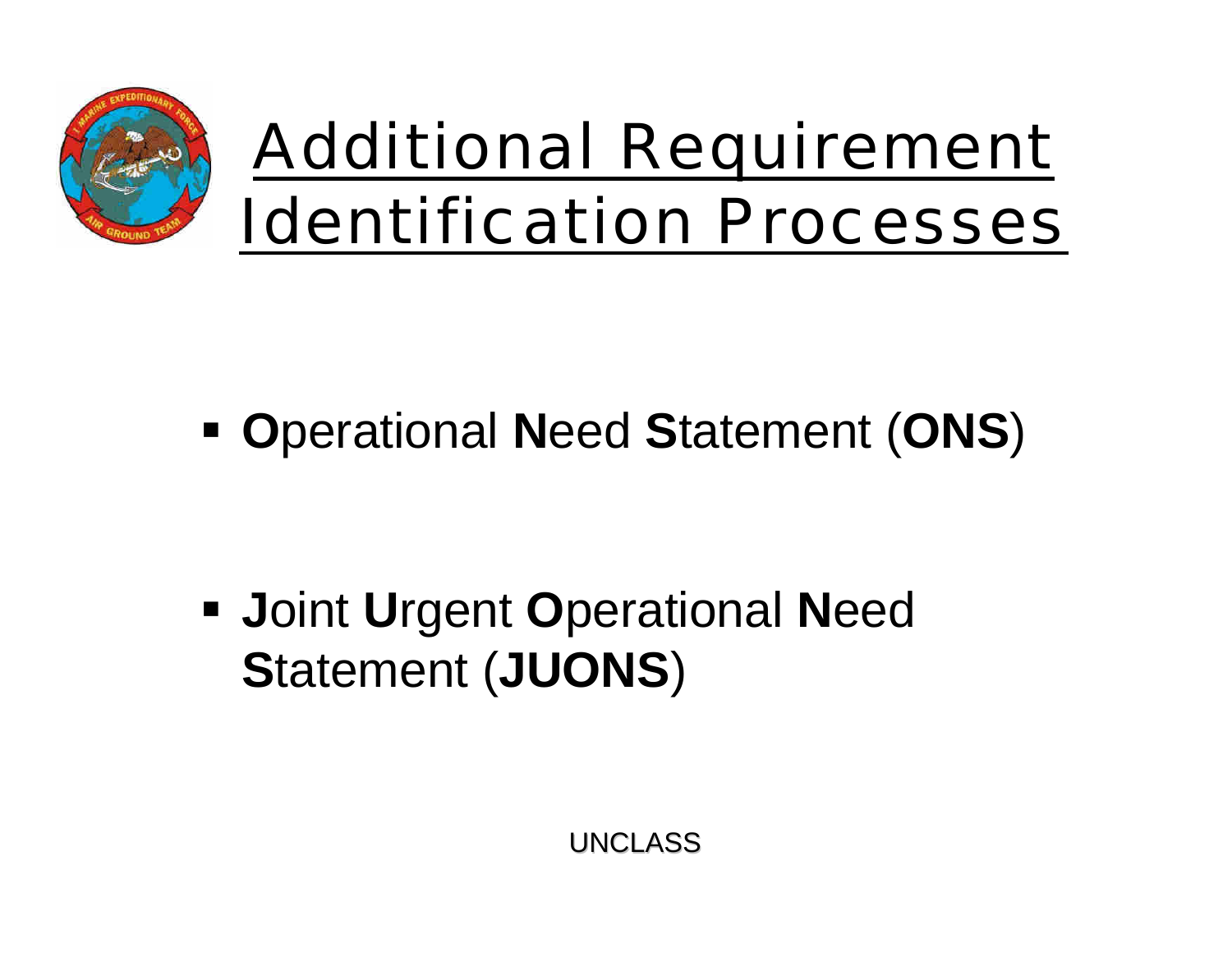

# Sources of Solution

- **M**arine **C**orps **S**ystems **C**ommand (**MCSC**)
- **M**arine **C**orps **W**arfighting **L**ab (**MCWL**)
- **D**efense **A**dvanced **R**esearch **P**rojects **A**gency (**DARPA**)
- **O**ffice of **N**aval **R**esearch (**ONR**)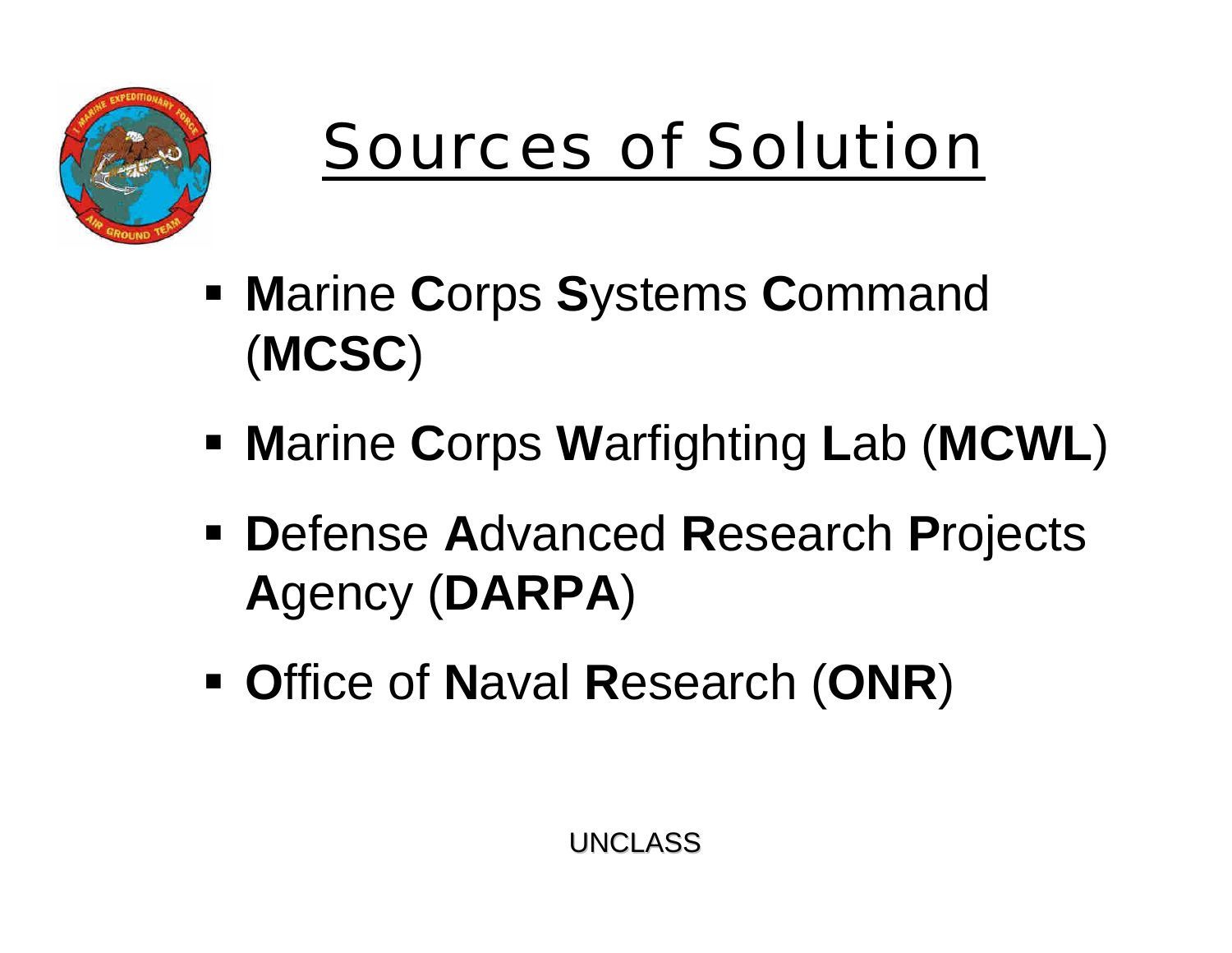

# Sources of Solution

- US ARMY
	- **A**rmy **R**esearch **L**ab (**ARL**)
- US Air Force
	- **A**ir **F**orce **R**esearch **L**ab (**AFRL**)
- **A**dvanced **C**oncept **T**echnology **D**emonstration (**ACTD**)
- **Industry**
- UNCLASS **And many others**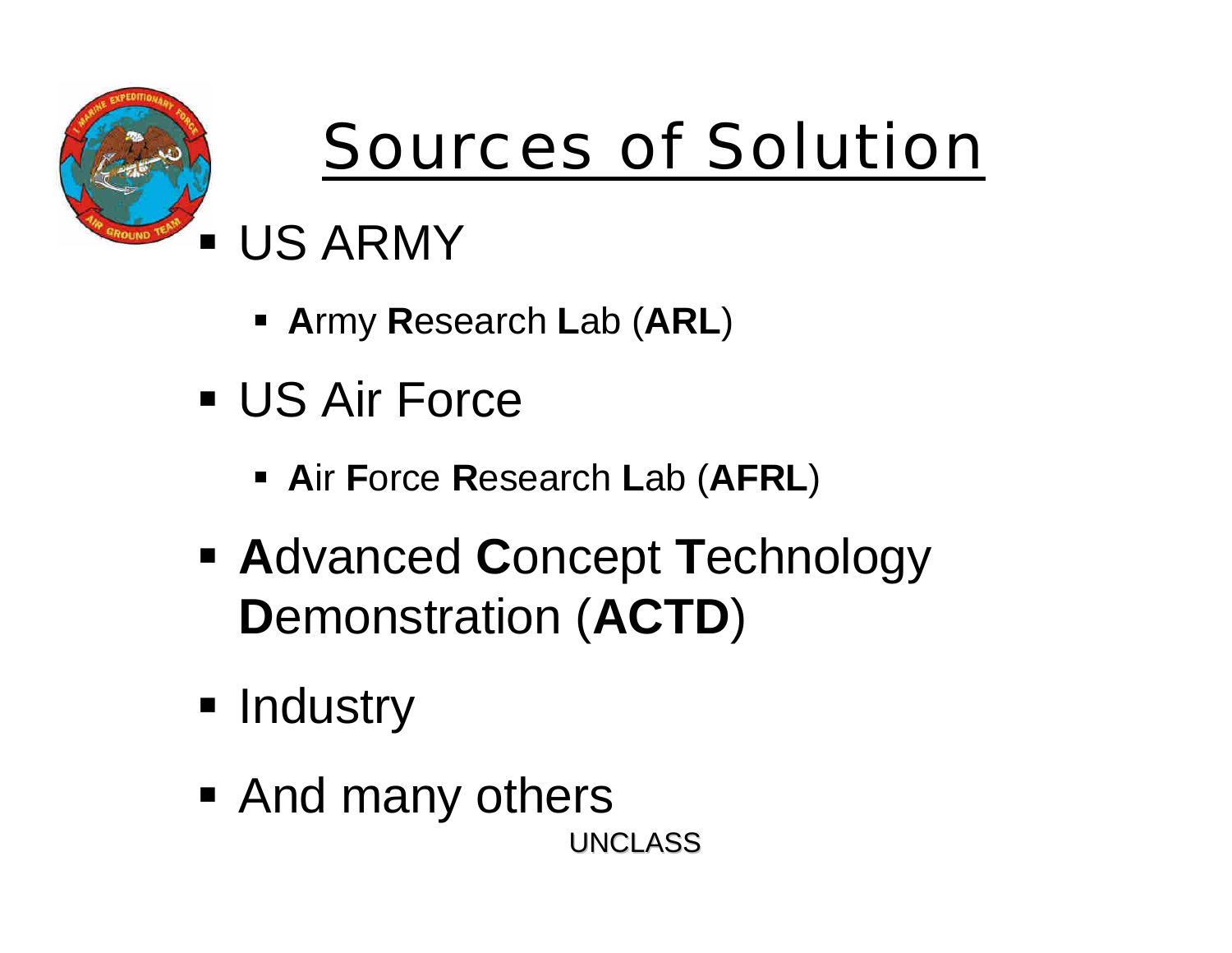# G-9 Relationships

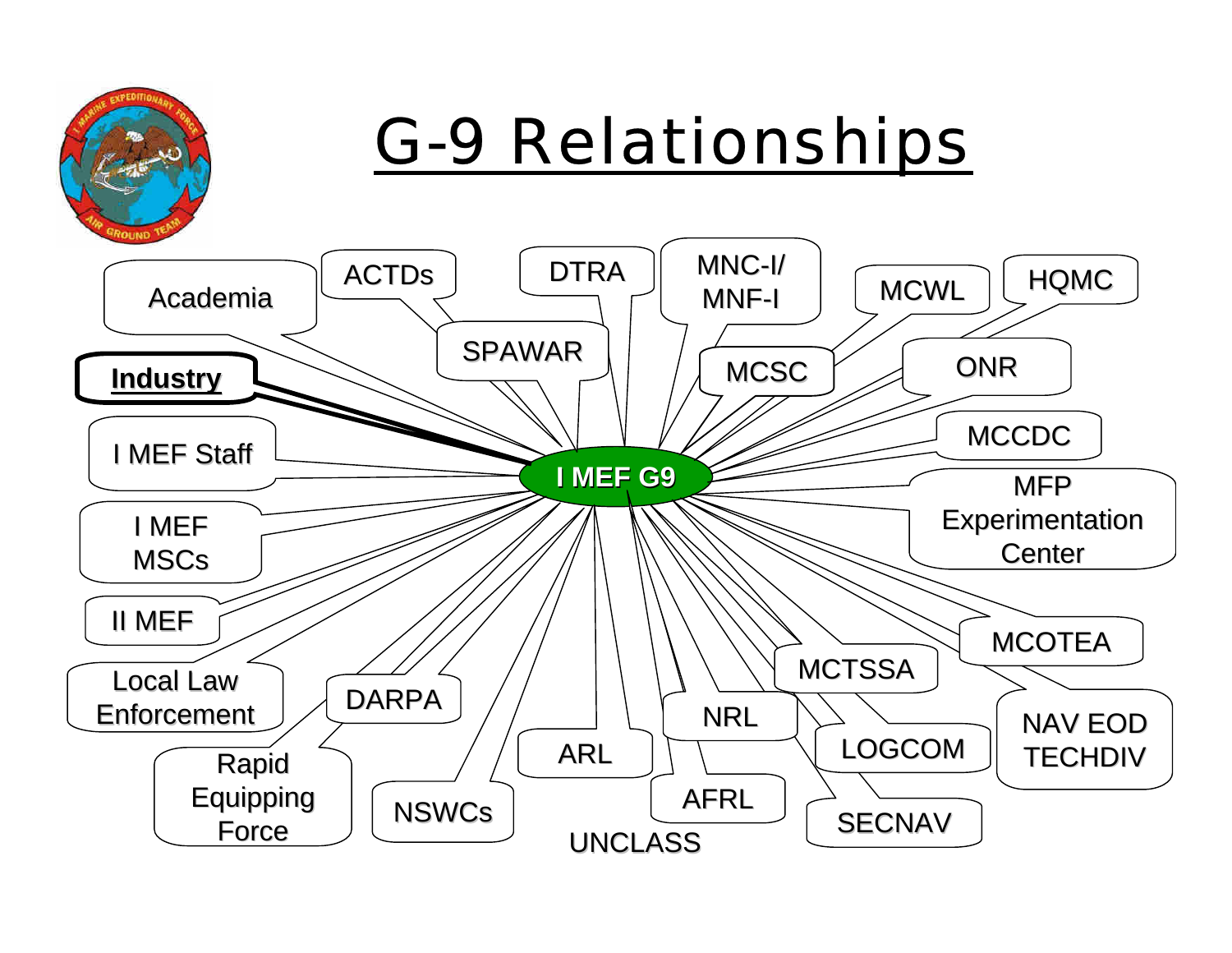

### I MEF Rapid Requirements

*Sample successes.*

- *Inherent limitations..*
	- -*Learning process…*

¾*The future….*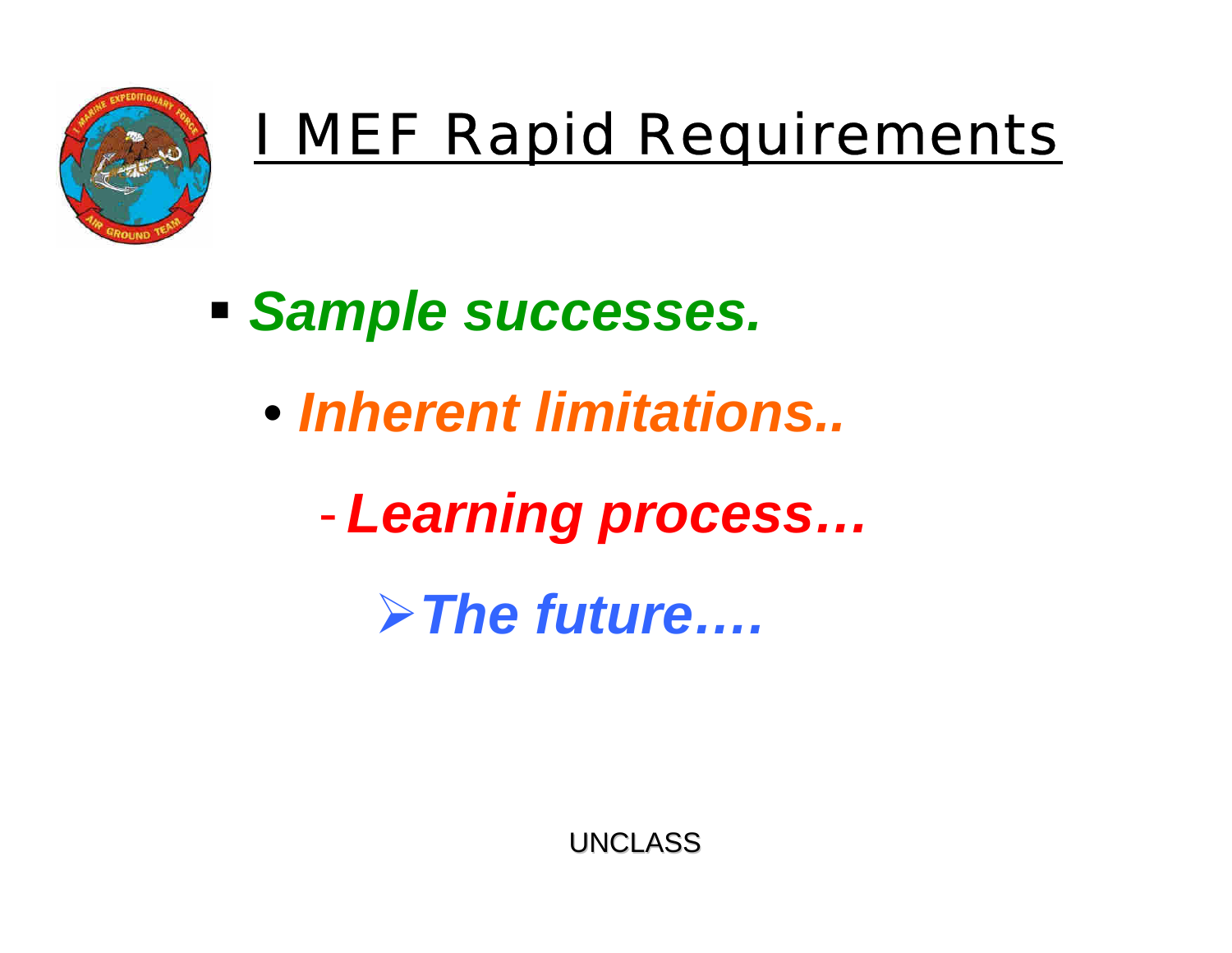







#### **Marine Armor Kit (MAK)**

#### **M1114 Up-Armored HMMWV**

#### **MCTAGS**



#### **MTVR Armoring System (MAS)**

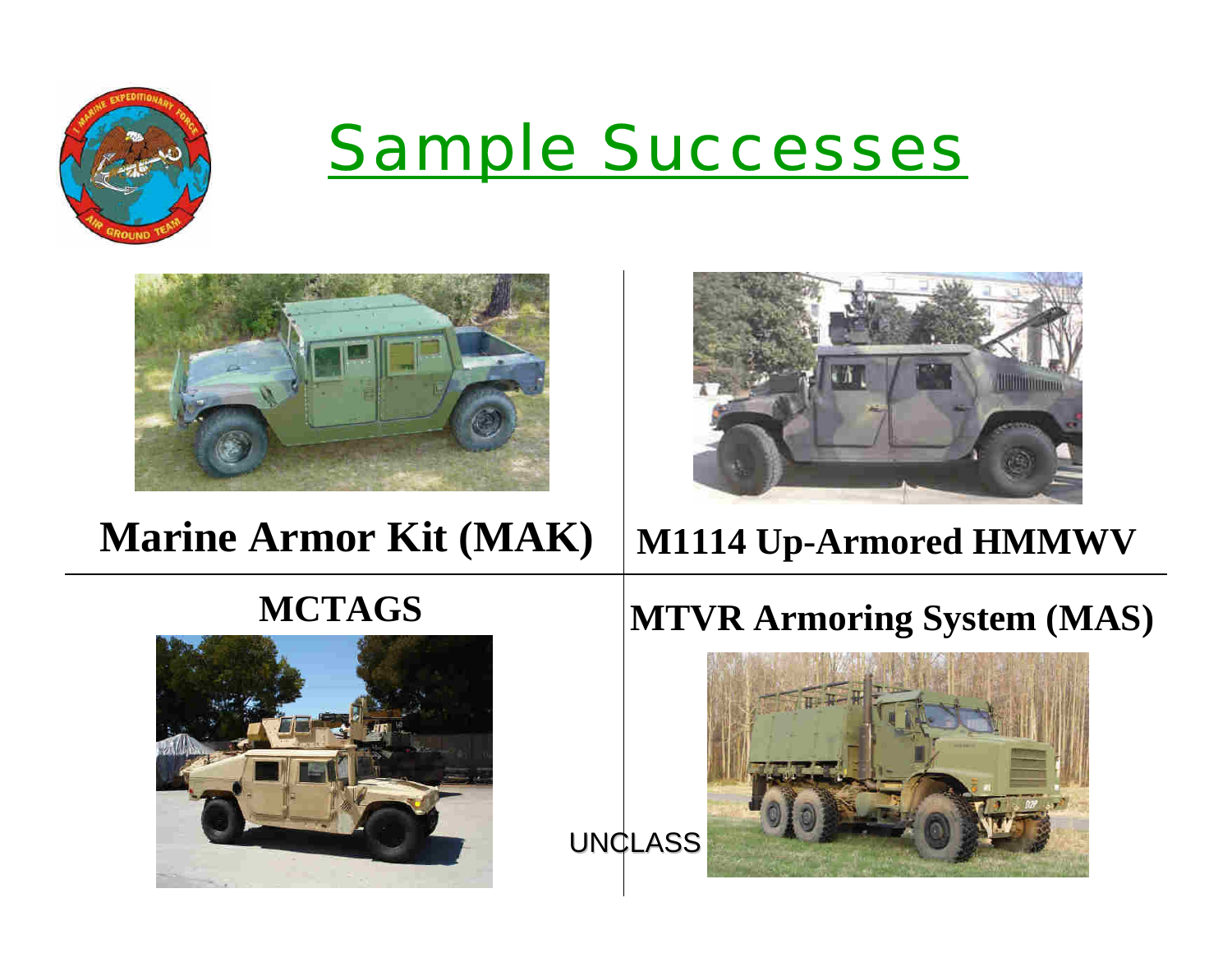



#### $\checkmark$  SHERPA

•**Precision airborne delivery capability for loads 250-2000 lbs.**

•**Delivery from 10,000ft with error less than 35m from target.**

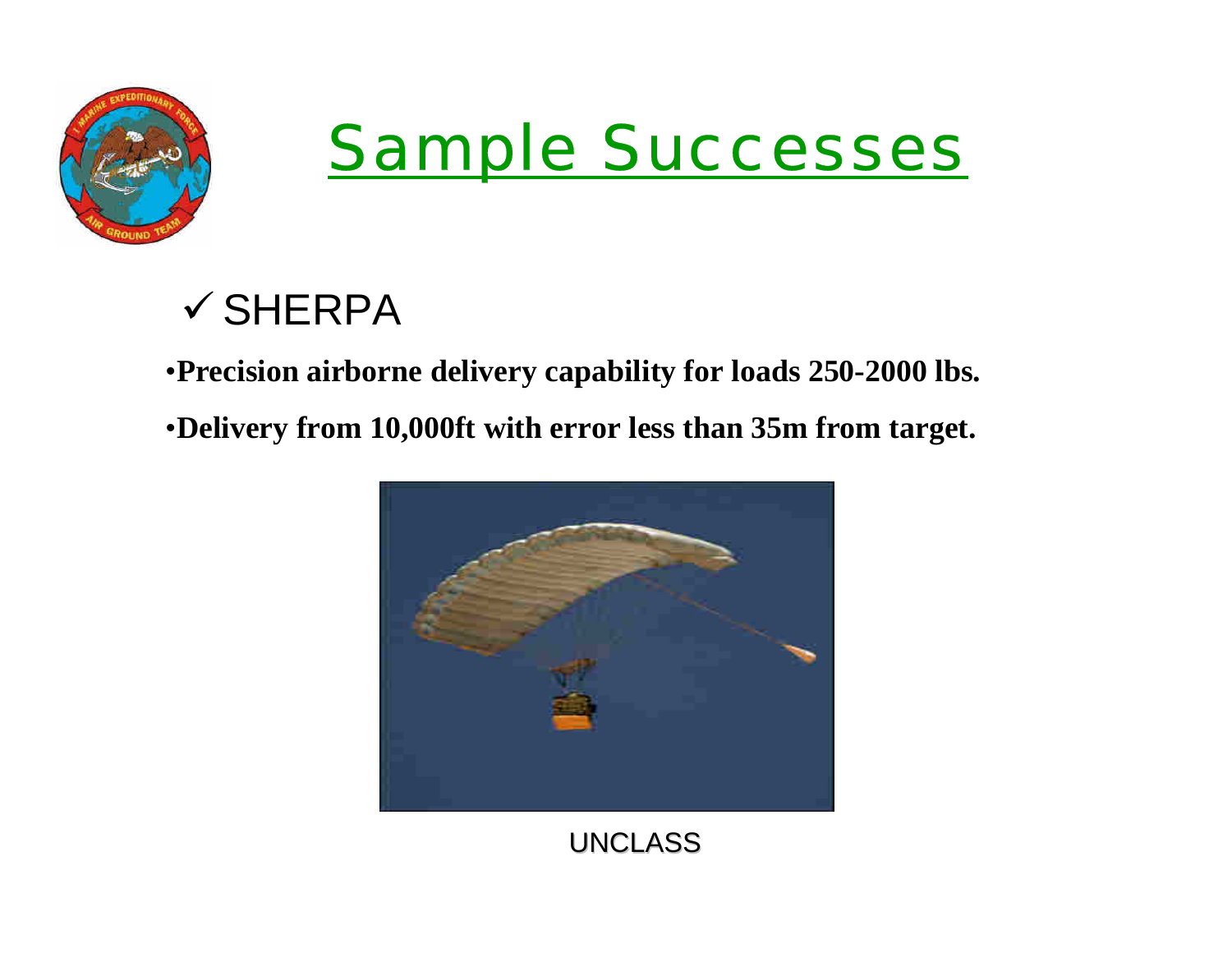



### $\checkmark$  Blue Force Tracker

•**Provides near real-time position location of friendly forces and limited "chat" capability.**

•**Works beyond line-of-sight through satellite.**

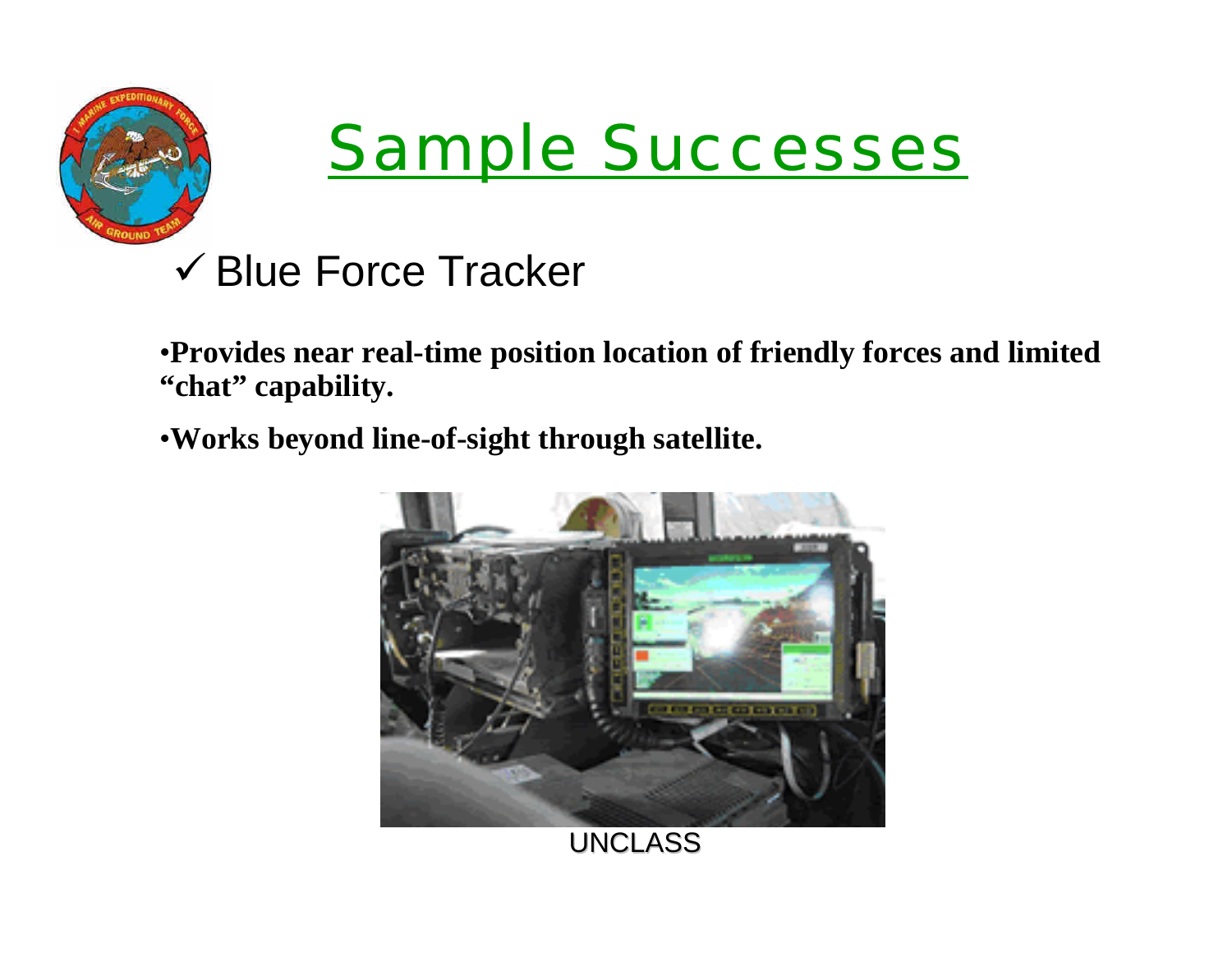



### 9 **U**nit **O**perations **C**enter

•**Integrated communications package (internal & external)**

•**Provides new shelters, tents & generators**

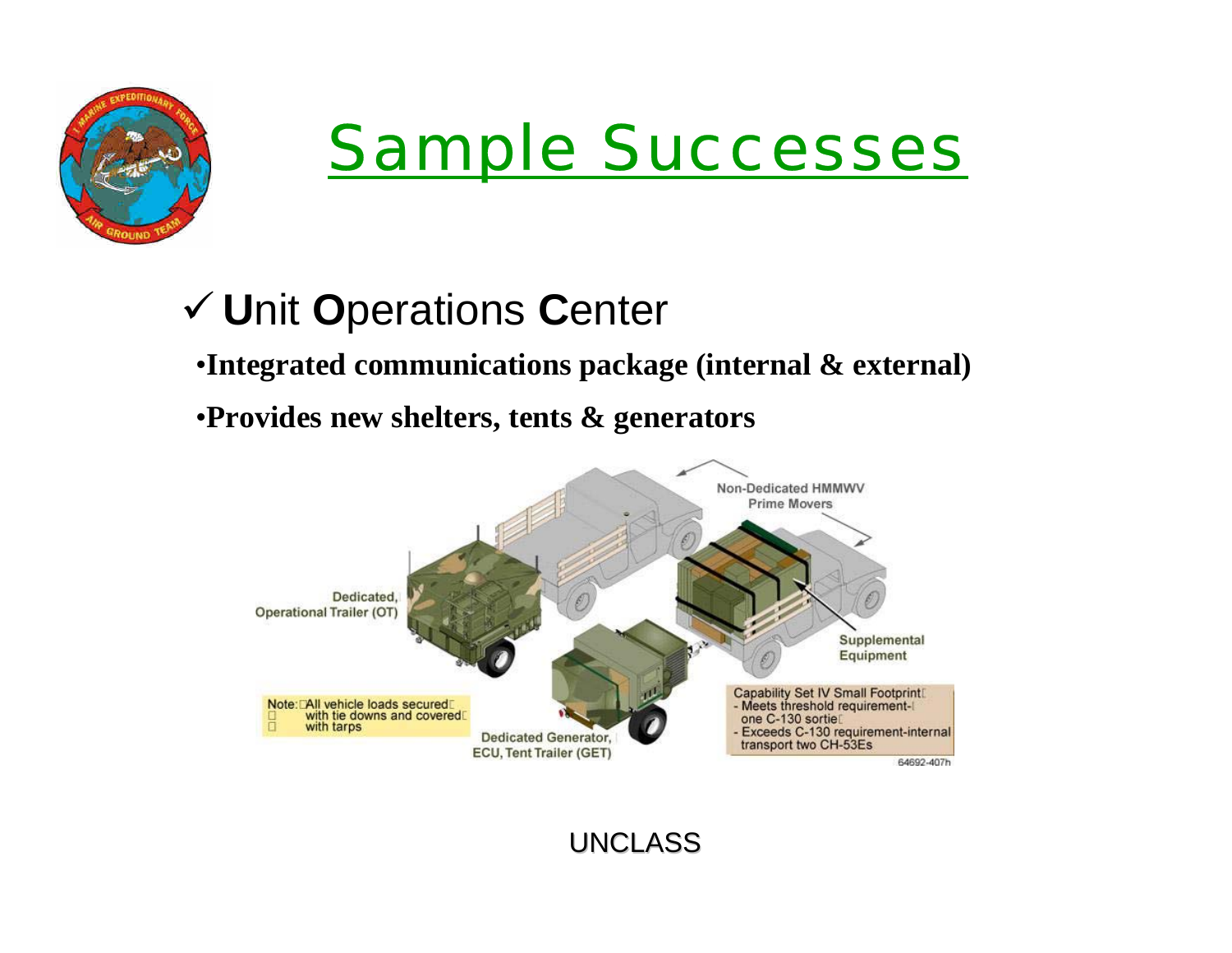



Gougar Joint Explosive Ordnance Disposal Rapid Response Vehicle

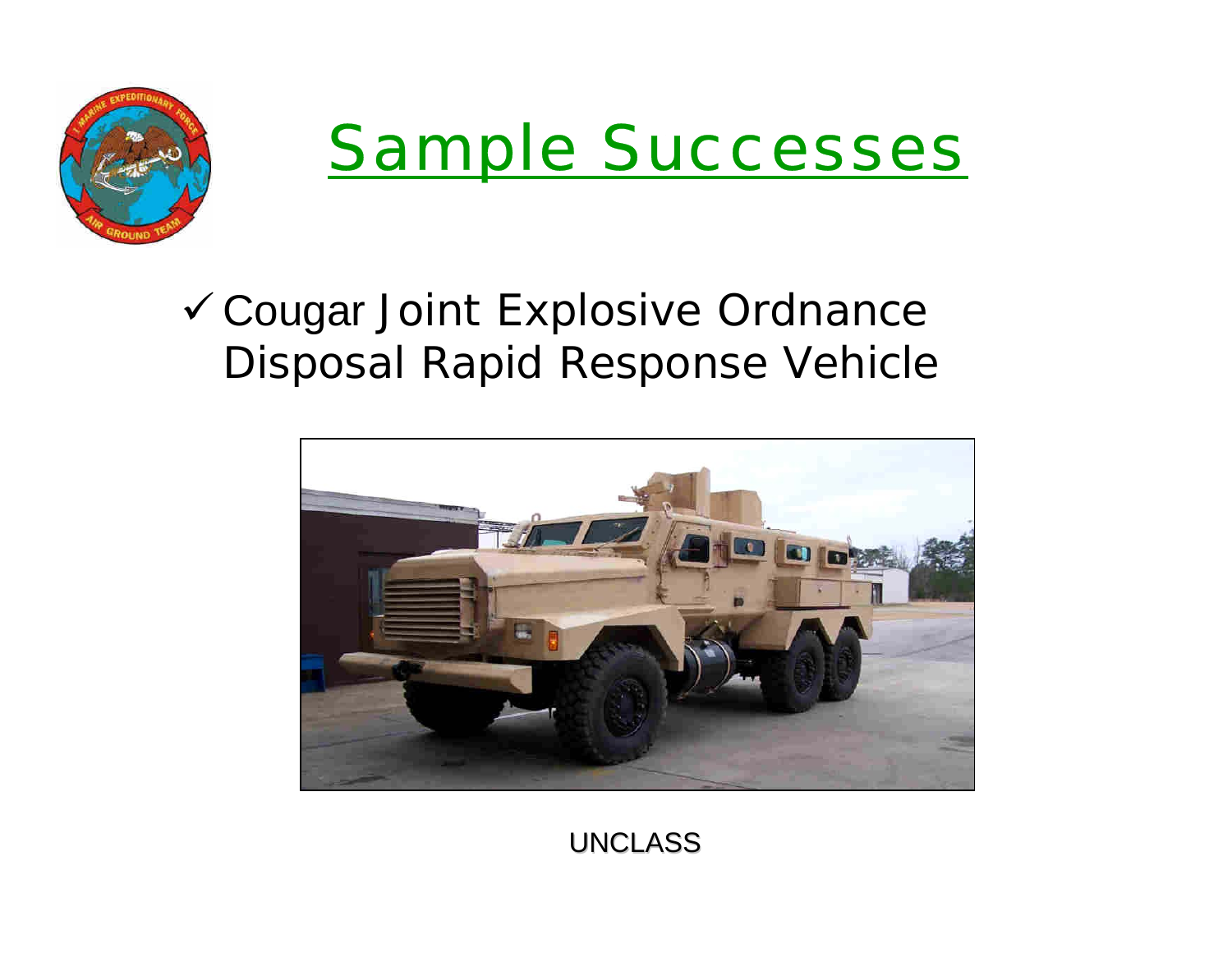



### $\checkmark$ Scan Eagle UAV

- **Endurance: 20 hours**
- **Operational Range: 110 km**
- **Loiter time - max range: 12 hrs**
- **Averaging 600 hours/month**

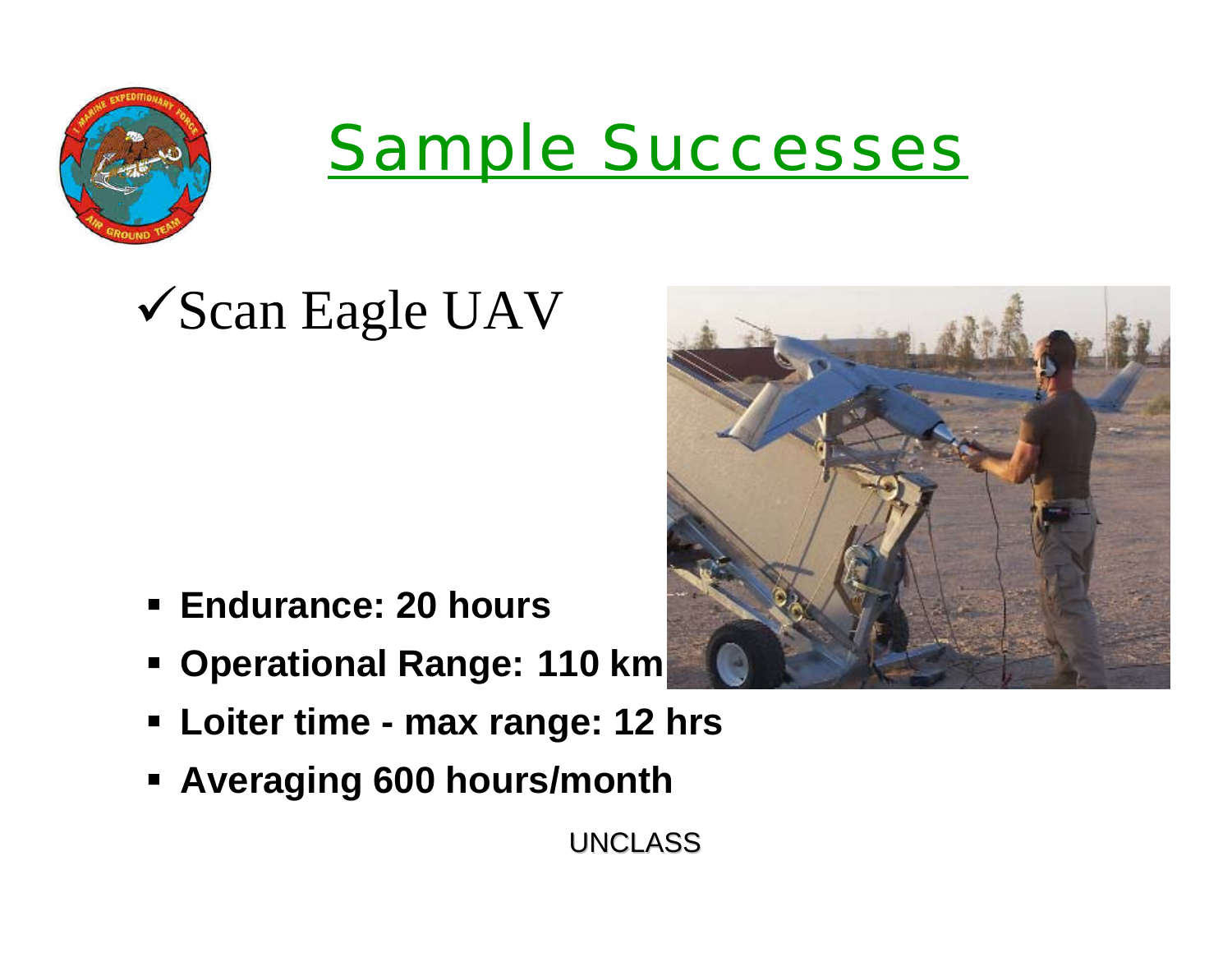



- $\checkmark$  EOD Robotics
- П **Large robot with articulating arm (6ft reach) and camera for use with remote de-arm equipment.**
- $\blacksquare$ **Remote with RF (650m) or fiber optic cable (1200ft).**

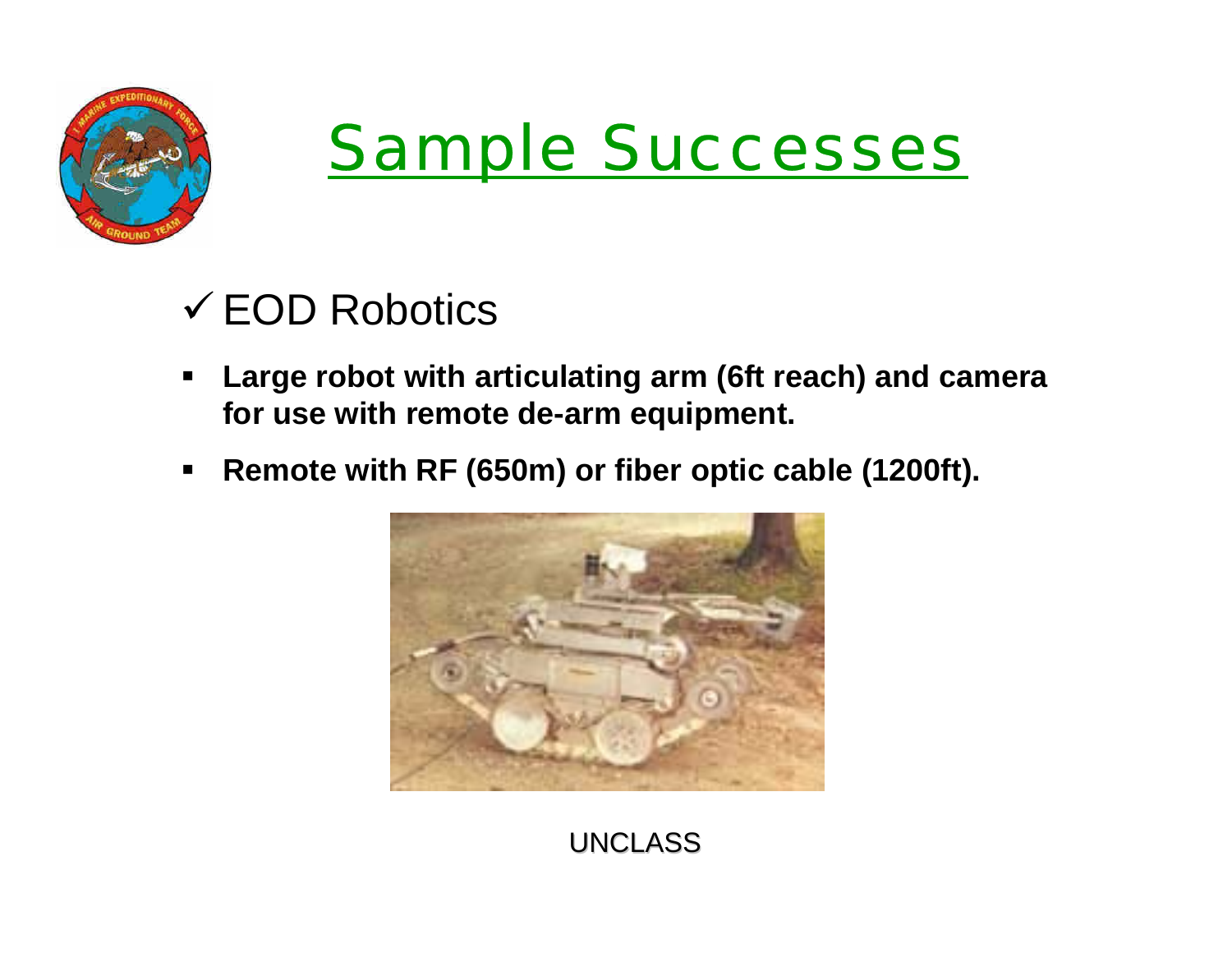



Most popular Most popular urgent requirement urgent requirement submitted submitted (38 times!) (38 times!)

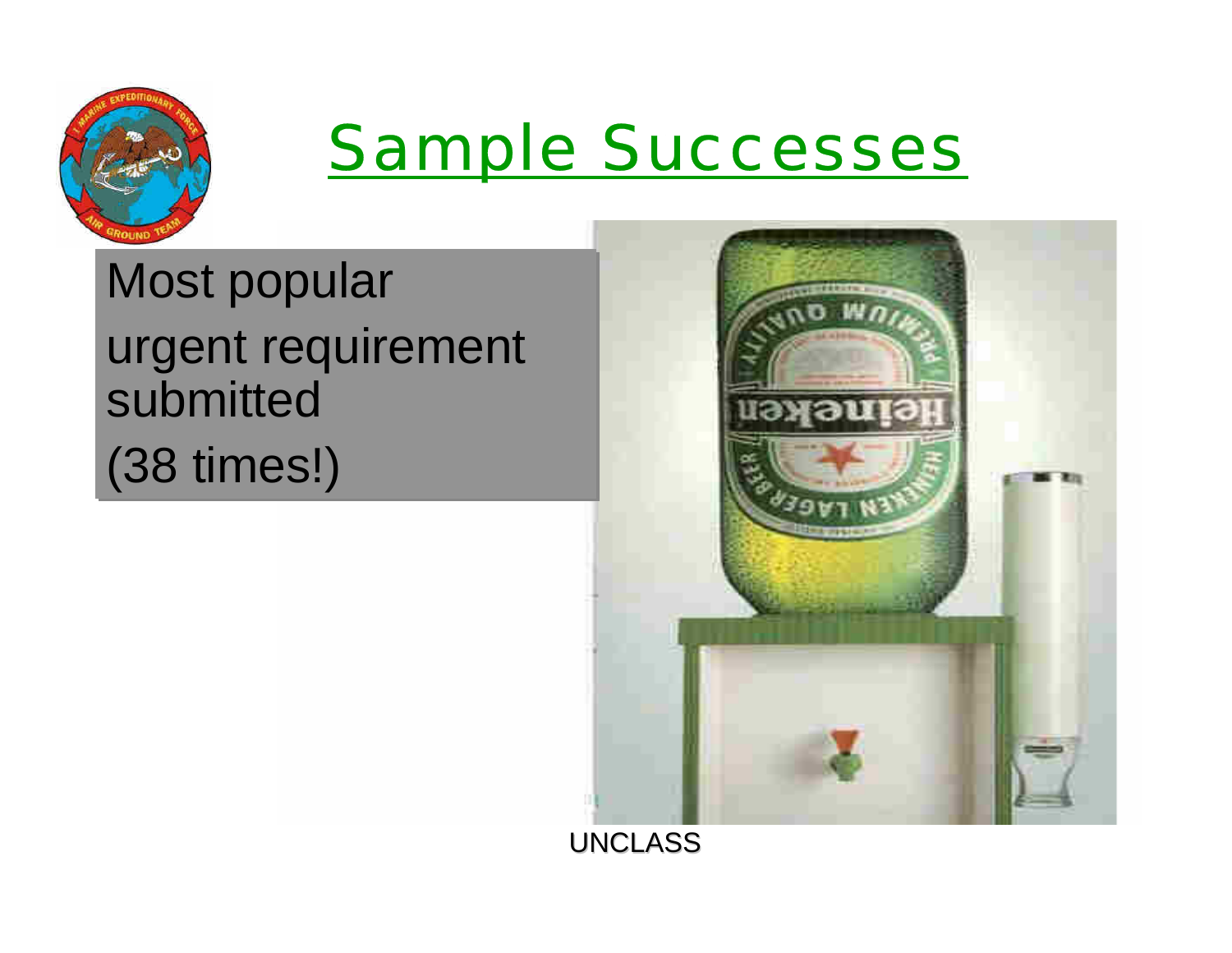



- $\checkmark$  Warfighter has a powerful voice in articulating warfighter needs and command support for innovative thinking
- $\checkmark$  Capability solution product acquisition reduced from *several years* to *several months*
- UNCLASS UNCLASS $\checkmark$  Efficiency and effectiveness of the Marine warfighter - never better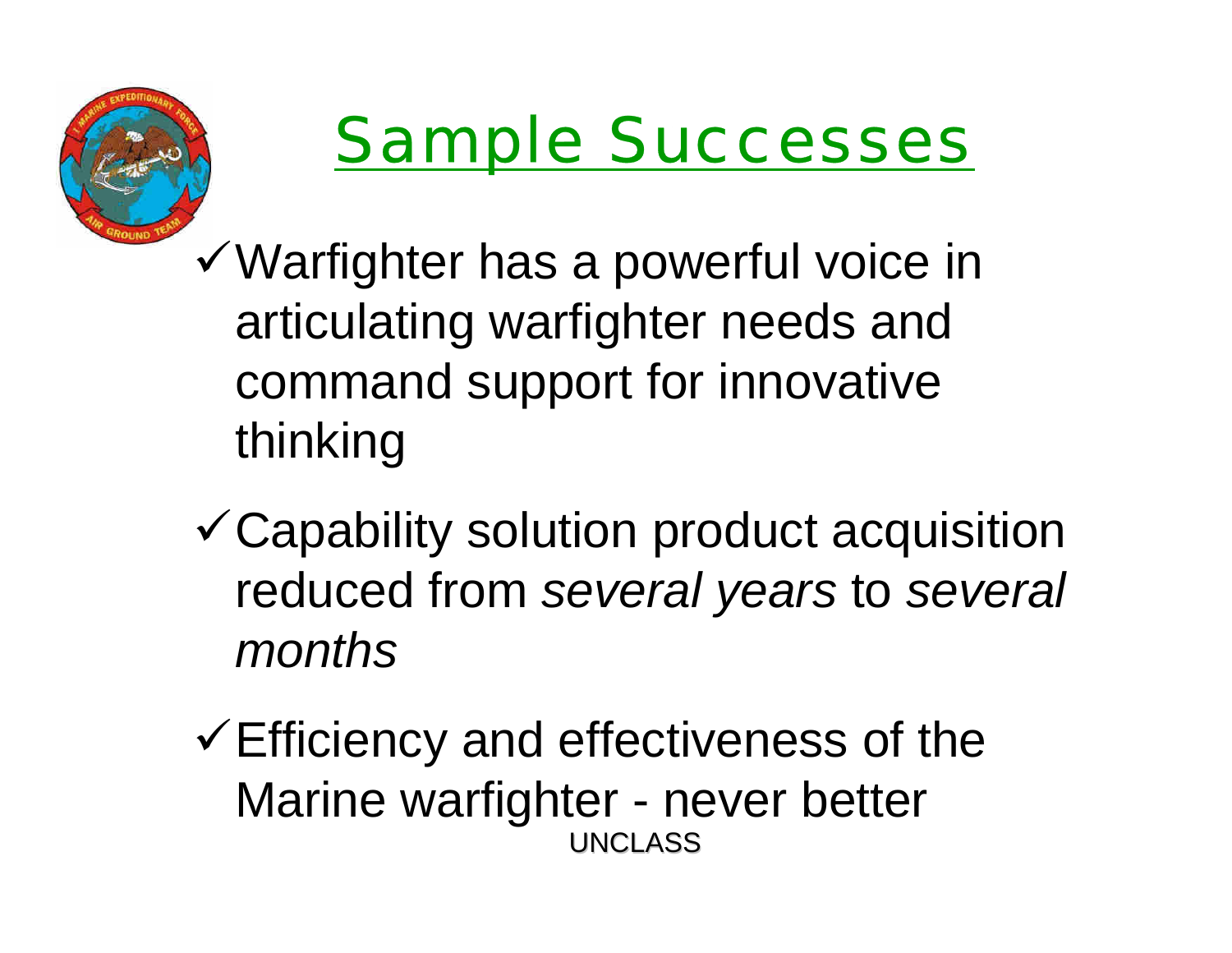



- **Urgent requirements funded for one** year
	- *Procurement funds are regulated by law*
- **Beta versions of equipment requested** 
	- *Warfighters were willing to accept the risk of acting as the testing mechanism* 
		- *Response to need vs. full capability*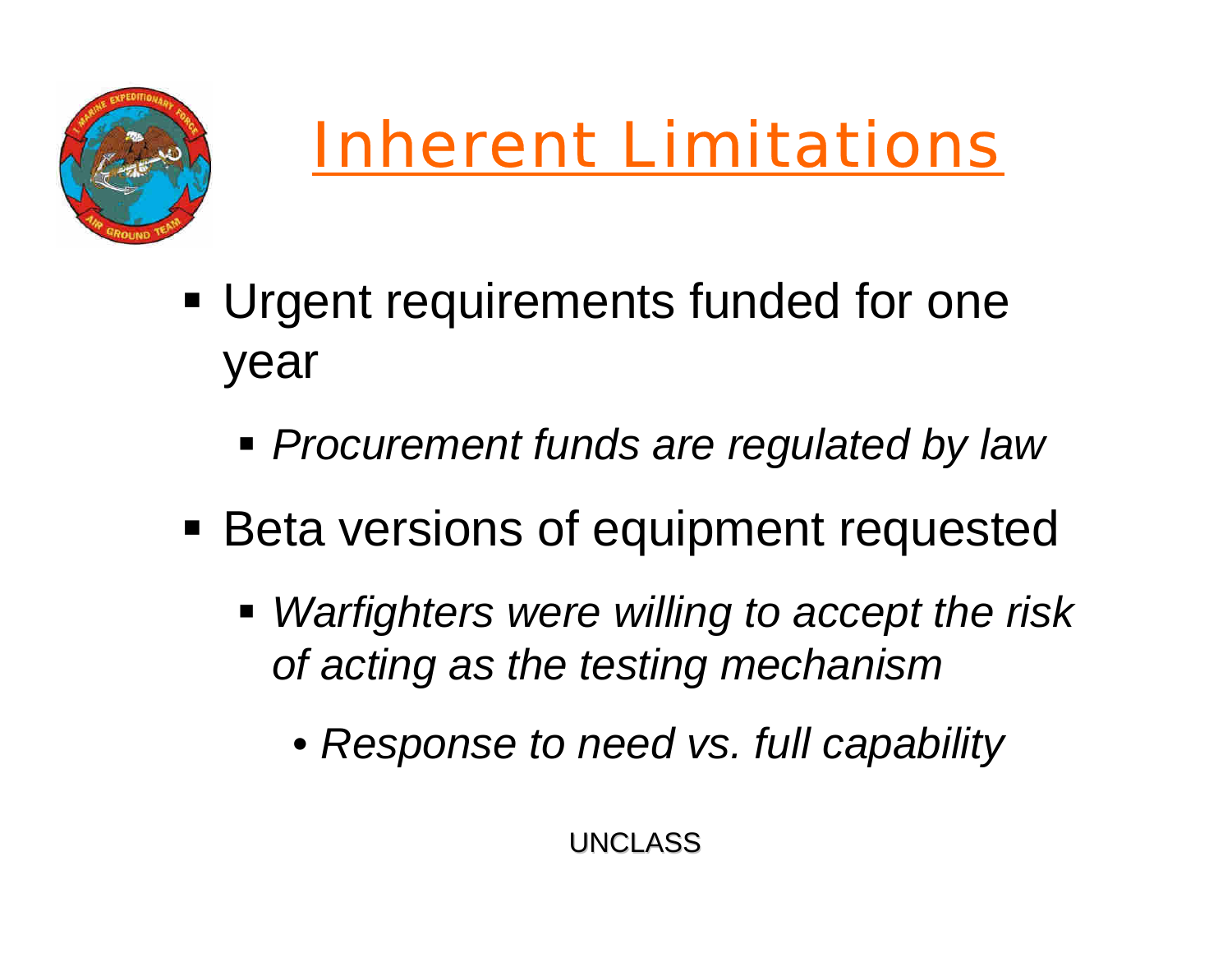



- Tactics Techniques and Procedures (TTP) for new equipment
	- *Improvised use of new equipment (to meet the changing situation) required improvised use of the TTPs.* 
		- *Continual feedback to MCSC and MCCDC*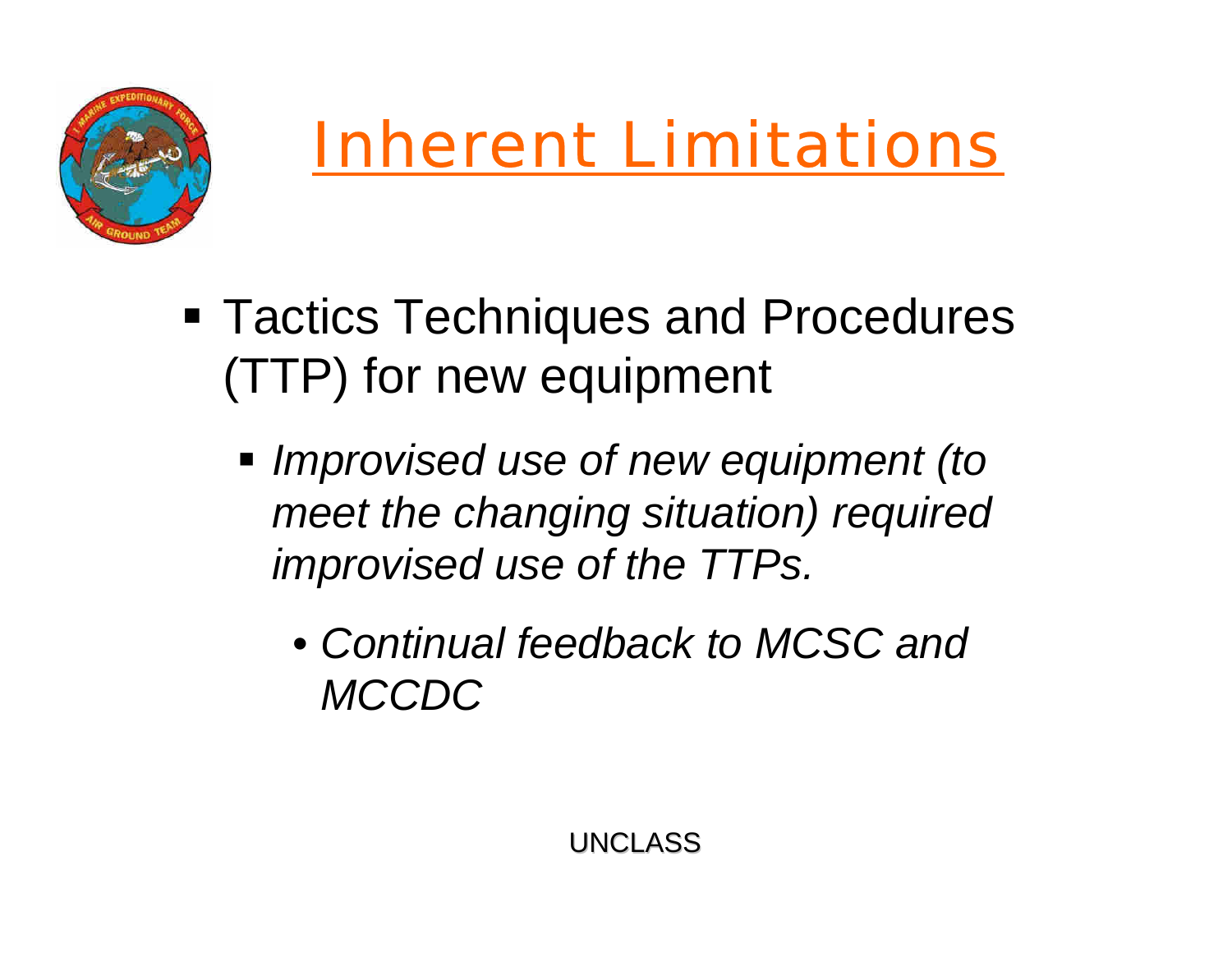



- Warfighter evaluates the new technology
	- OK, now that we used this innovative technology for some length of time,
		- *How well did it work?*
		- *Was it worth the effort?*
		- *How could we improve it?*
			- – *MCSC is constantly tailoring the procurement to meet the need.*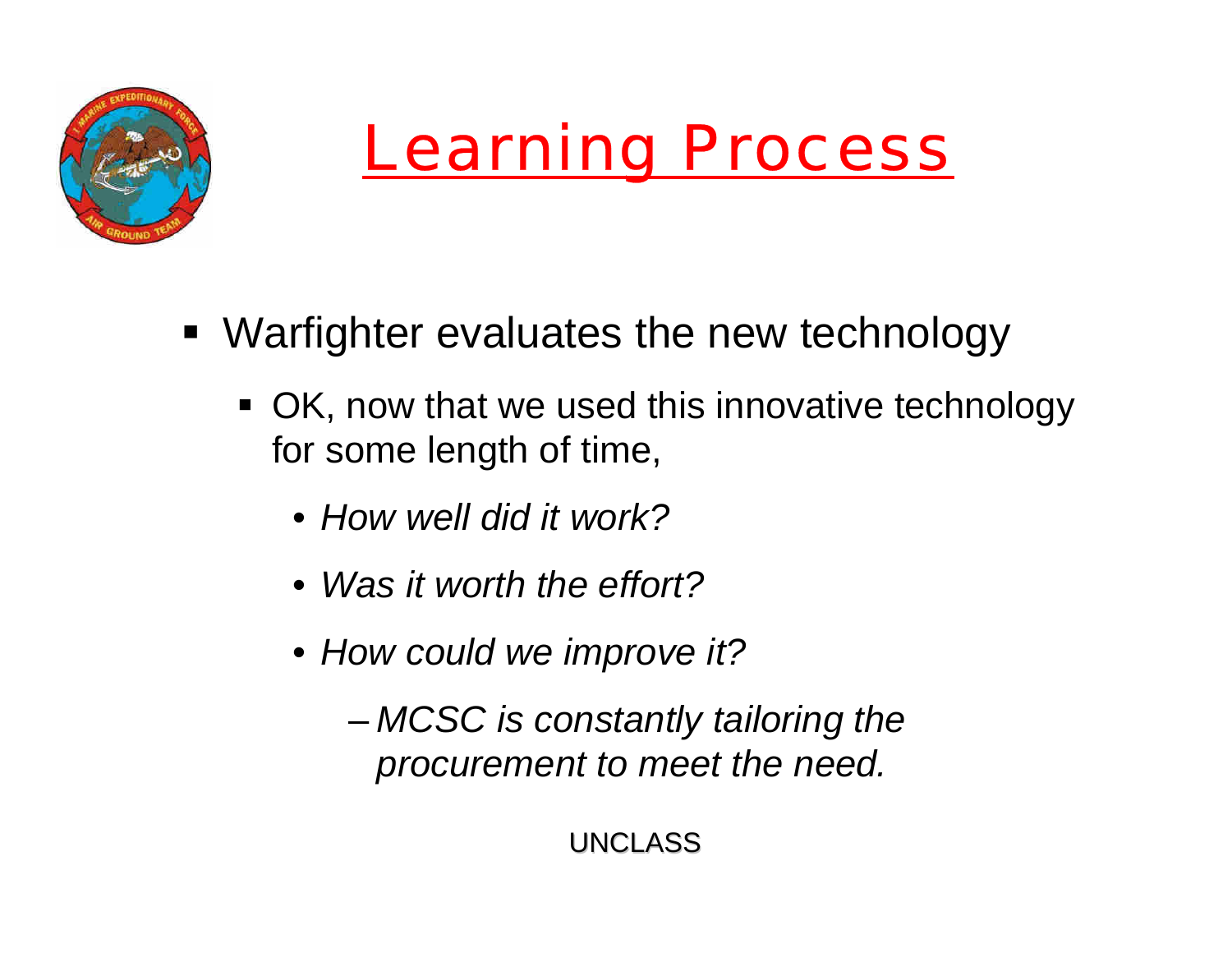



- No readily available capability solution to requirement
	- *Industry throughput limitations*
	- *We want what does not exist*
- **Tailoring equipment to meet the** environment
	- UNCLASS *What works in Kansas may not work in the Middle-east*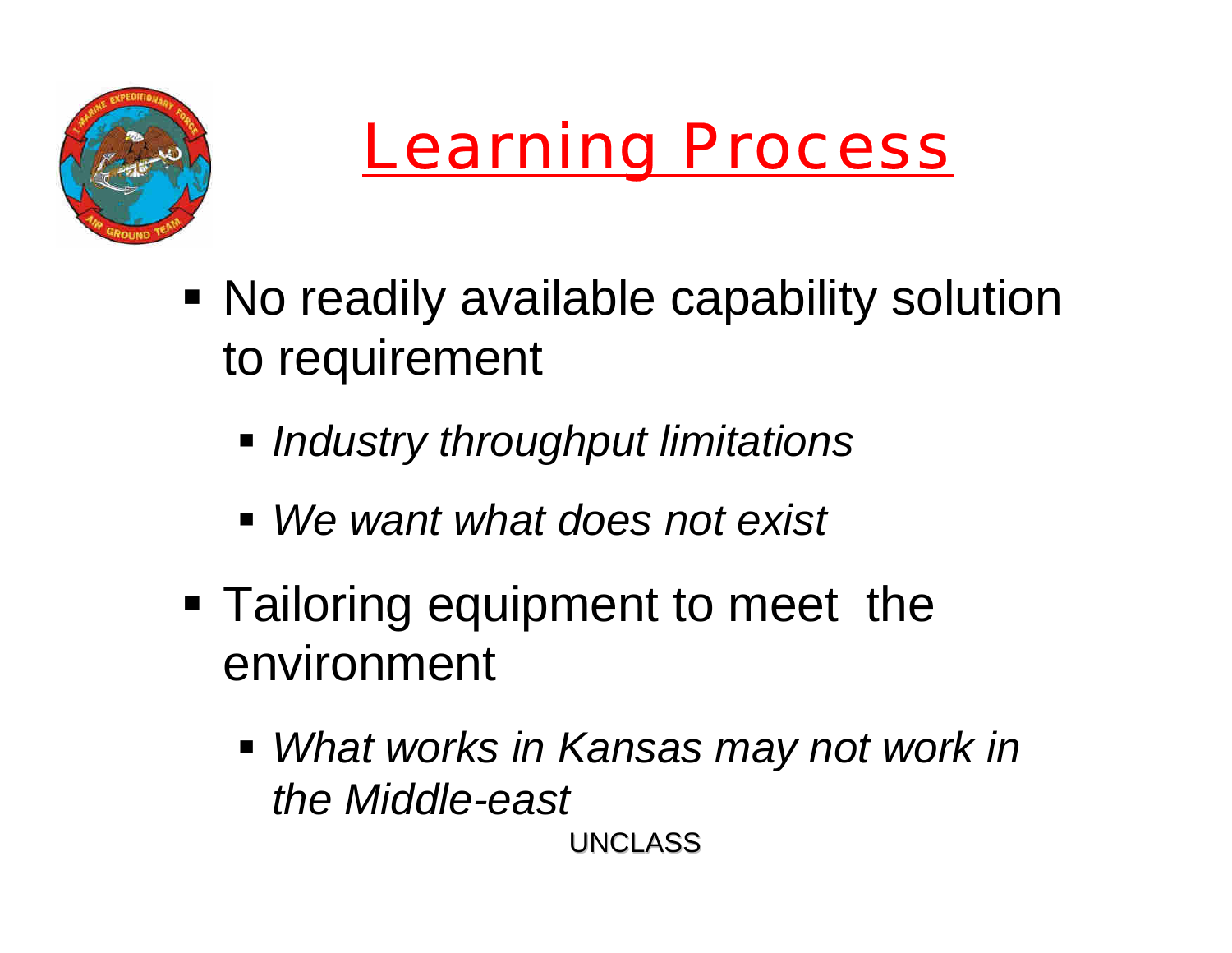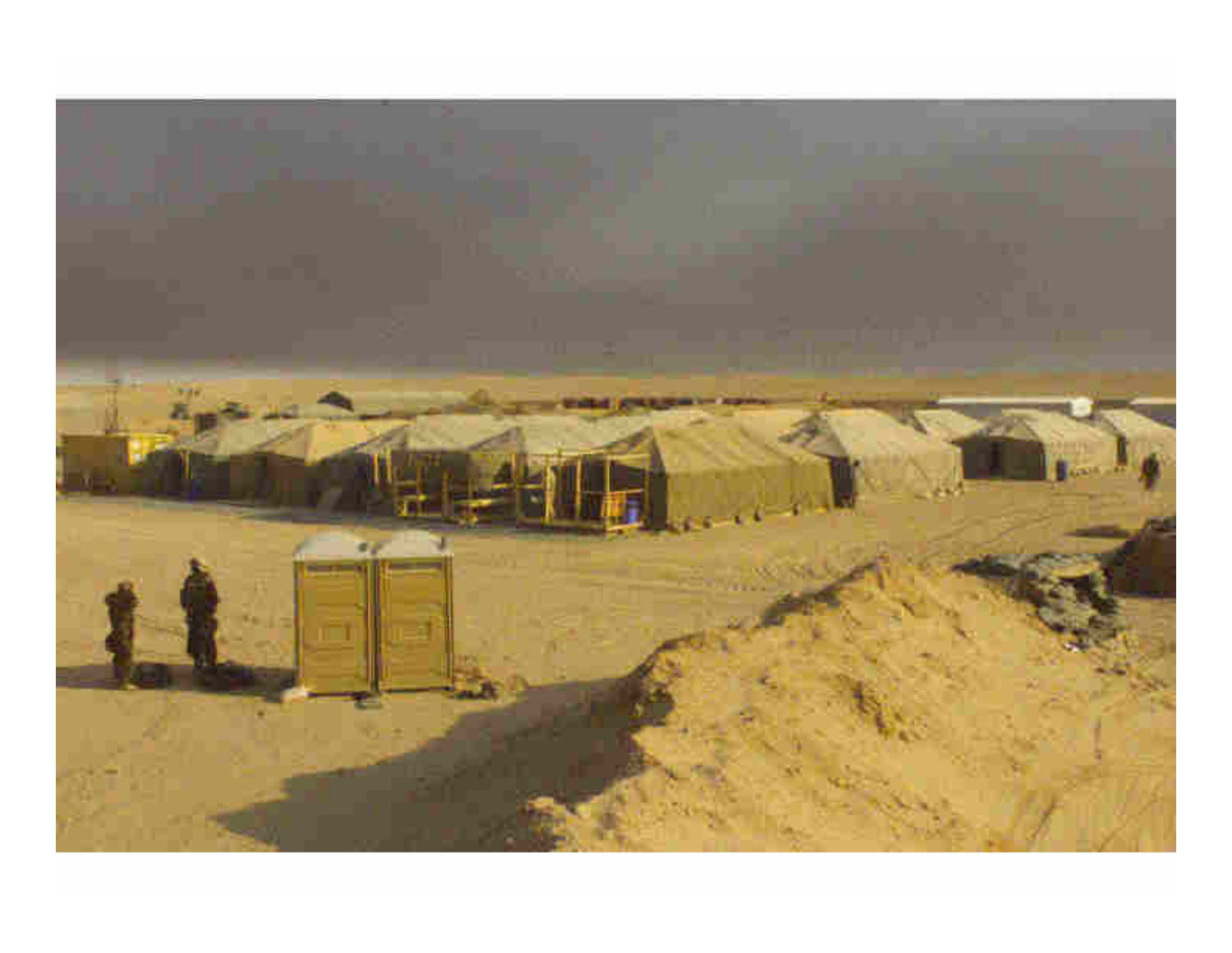



- Warfighters continue to provide feedback to the Marine Corps and industry.
	- Formal and informal methods
- **Now, with end users having "been** there - done that"
	- *Lessons learned can be incorporated into future solution developments.*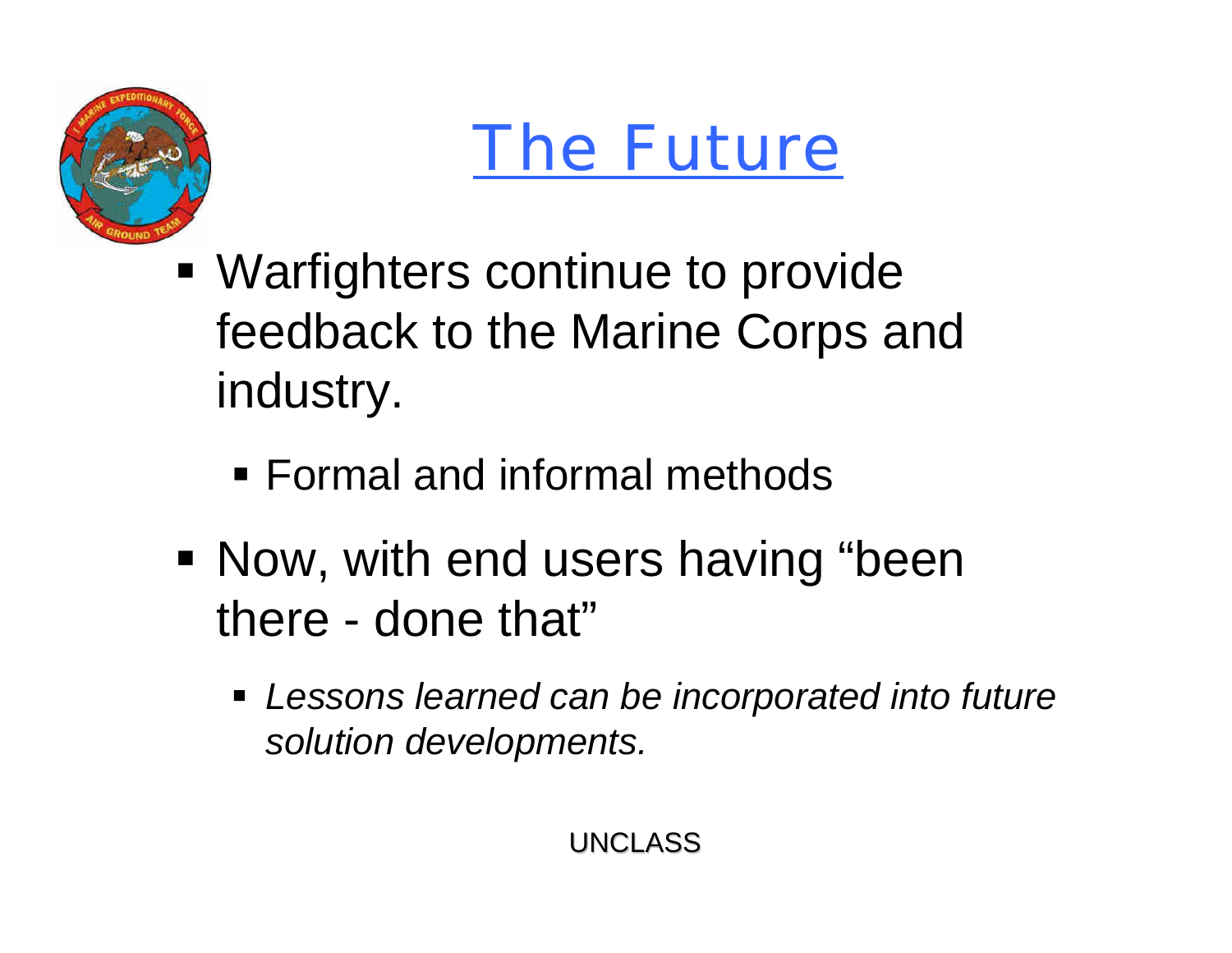



- **I MEF anticipated requirement** priorities:
	- Counter IED
		- Identify, Pre-detonate, Jam
		- EOD capability enhancements
	- C3 Systems
		- C2, collaborative planning tools, expeditionary distributed links, long range communications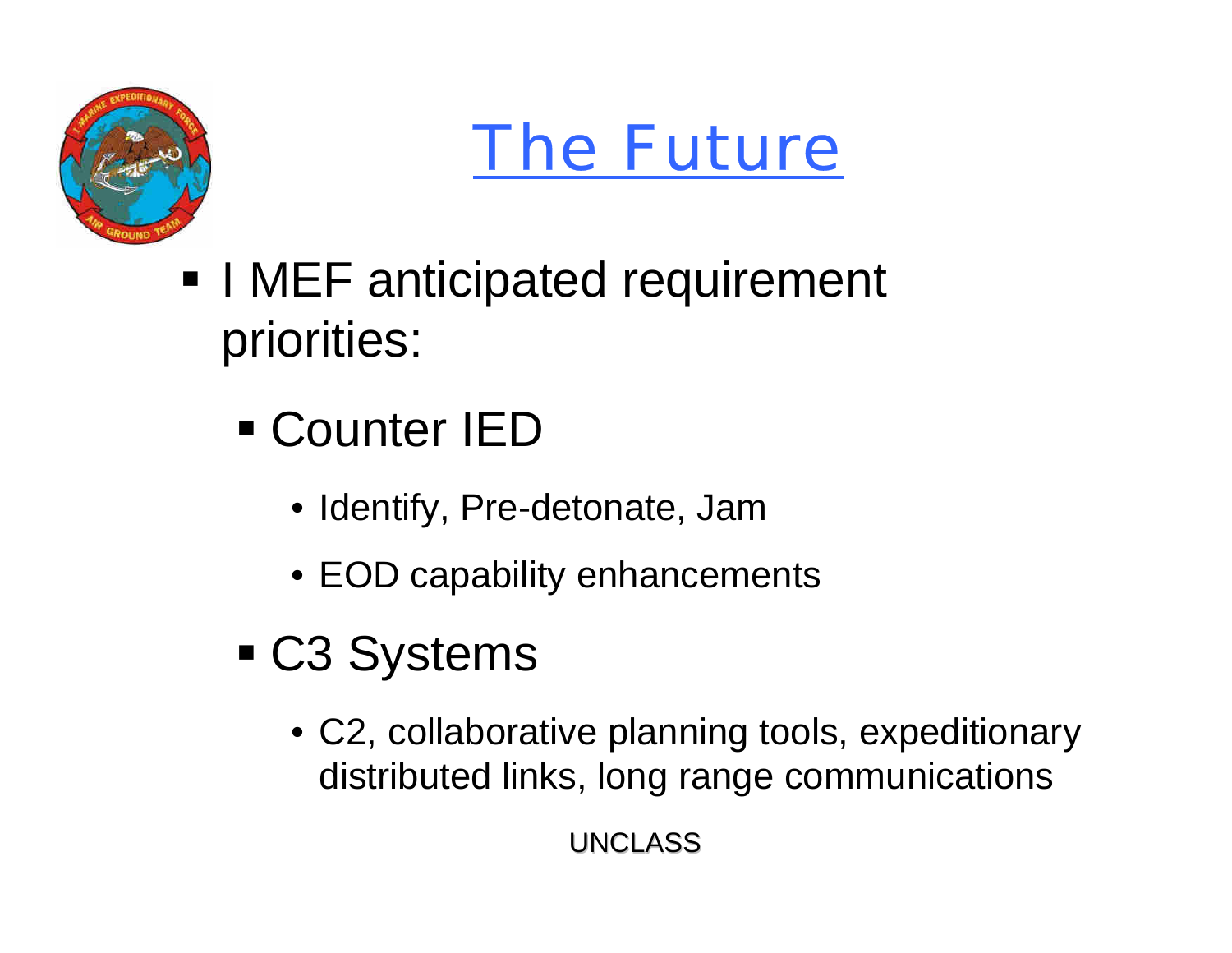



### ■ Force protection

- Facility hardening, FOB security systems, vehicle & body armor, sniper detection
- Surveillance / Fires
	- UAVs, sensors, tactical video transfer/links
- **Example 12 Figure 12 Figure 10 Figure 10 Figure 10 Figure 10 Figure 10 Figure 10 Figure 10 Figure 10 Figure 10 Figure 10 Figure 10 Figure 10 Figure 10 Figure 10 Figure 10 Figure 10 Figure 10 Figure 10 Figure 10 Figure 10** training
	- Handheld devices, software, training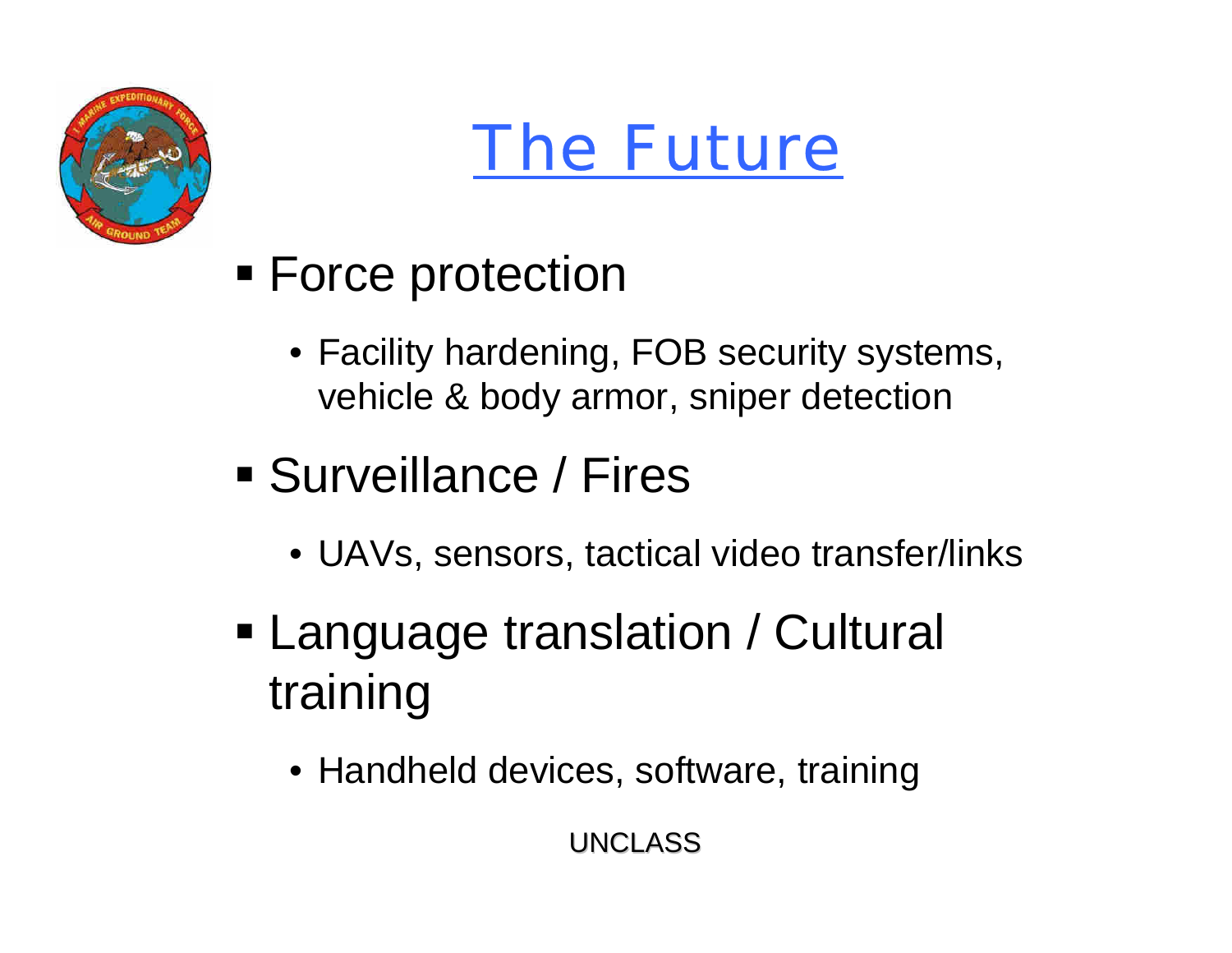

# Closing Comment

**All warfighters in support of the** global war on terror - past, present, and future thank all of you for your continued tireless support.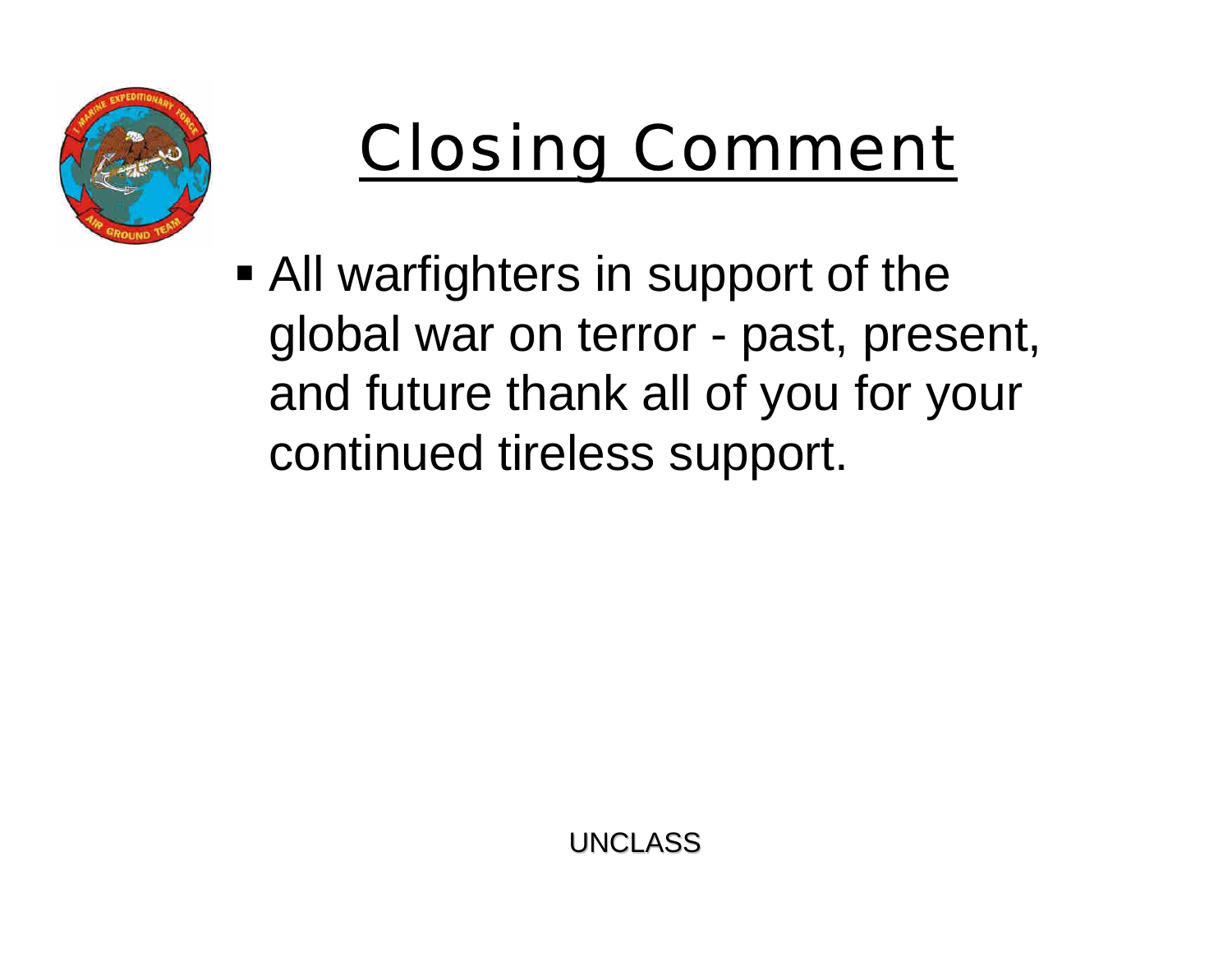#### **Questions?**

### **LtCol Pioli**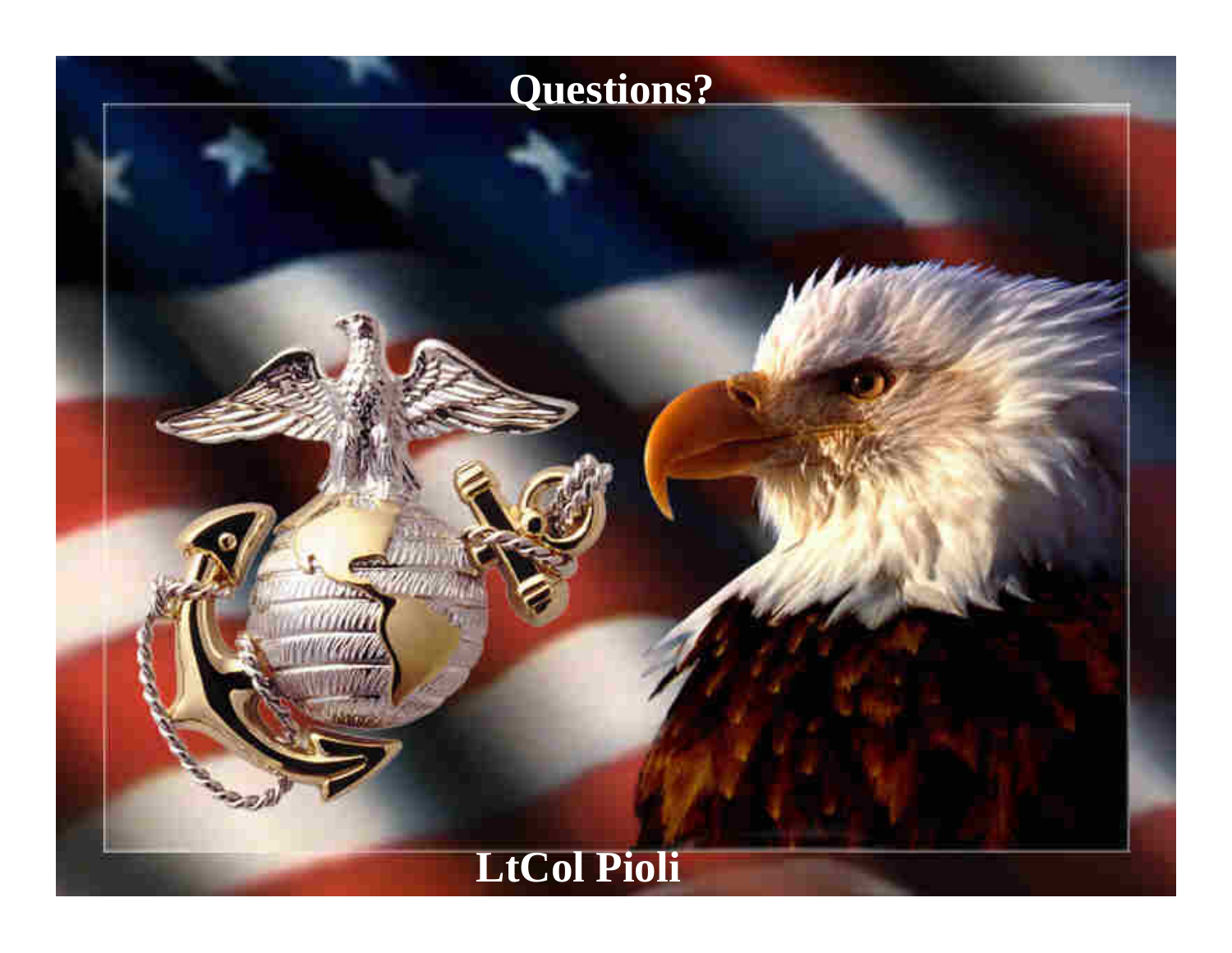

## ACRONYMS

- $\blacksquare$ C2: Command and Control
- $\blacksquare$ C3: Command, Control, and Communications
- $\blacksquare$ DC: Deputy Commandant
- $\blacksquare$  DOTMLPF: Doctrine, Organization, Training, Materiel, Leadership and education, Personnel, and Facilities
- $\blacksquare$ EOD: Explosive Ordnance Disposal
- $\blacksquare$ FOB: Forward Operating Base
- $\blacksquare$ IED: Improvised Explosive Device
- $\blacksquare$ MAGTF: Marine Air Ground Task Force
- $\blacksquare$ MCTAGS: Marine Corps transparent Gunner Shield
- $\blacksquare$ MEF: Marine Expeditionary Force
- $\blacksquare$ P&R: Programs and Records